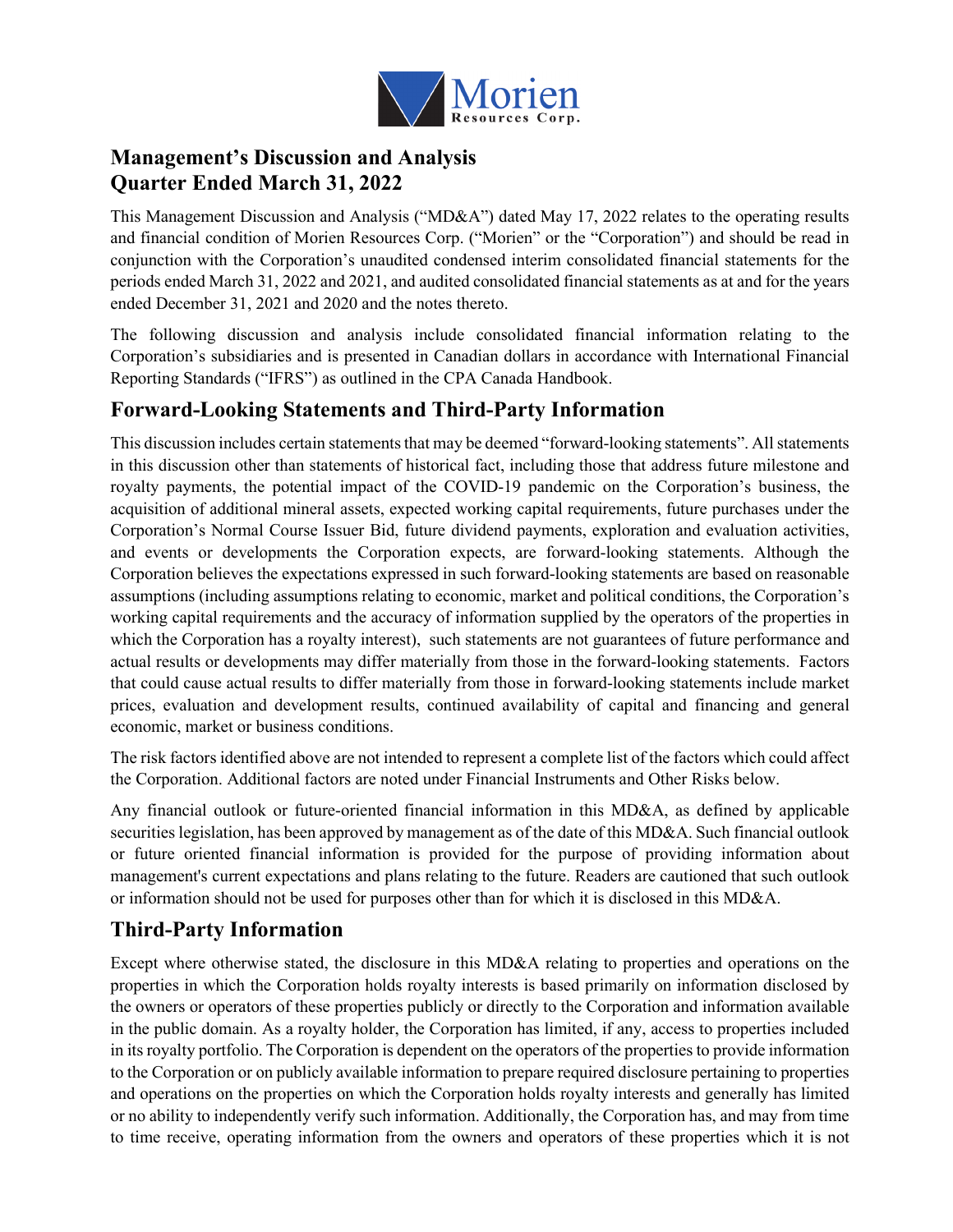permitted to disclose to the public. Although the Corporation does not have any knowledge that such information may not be accurate, there can be no assurance that such information is complete or accurate.

## **Nature of Business**

Morien is a Canada-based, mining development company focused on the identification and purchase of mineral projects. The Corporation holds two royalty interests in coal and aggregates on tidewater-accessed projects in Nova Scotia, Canada. The Donkin Coal Mine ("Donkin", "Donkin Mine" or the "Mine") commenced production in 2017. It ceased operations in March 2020 due to adverse geologic conditions and was placed on care and maintenance. The Black Point Aggregate Project ("BP Project" or "Black Point") has received positive environmental assessment decisions from both federal and provincial authorities and the Corporation is receiving advanced minimum royalty payments ("advanced payments") on a quarterly basis, although production has not yet begun. Morien has a Normal Course Issuer Bid ("NCIB"), renewed annually since 2015, through which it has purchased 14 million of the Corporation's outstanding common shares. The Corporation has been focused on identifying mineral projects to purchase, specifically additional royalty assets to complement its existing assets, but has suspended those efforts until the status and extent of the care and maintenance program at Donkin Mine is better understood.

# **First Quarter 2022 Update**

During the three months ended March 31, 2022, the Corporation:

- Continued to dedicate significant resources to advocating for conditions that are favorable to restarting operations at the Donkin Mine and reducing, where possible, potential barriers to such a restart;
- Received an advanced payment of \$29,514 from Vulcan Materials Company related to the BP Project;
- Recognized the realized gain and received proceeds on the disposition of investments of \$171,496;
- Purchased and cancelled 1,500 shares at an average price of \$0.19 for a total cost of \$8,476 under the Corporation's NCIB; and
- Ended the quarter with approximately \$2.2 million in working capital  $[O(4 \cdot 2021 $2.3 \text{ million})]$  $[O(4 \cdot 2021 $2.3 \text{ million})]$  $[O(4 \cdot 2021 $2.3 \text{ million})]$ .

# **Project Developments**

### **Donkin Coal Mine – Nova Scotia, Canada**

Description of Morien's Royalty

The Corporation owns a gross production royalty on coal sales from the Donkin Mine in Cape Breton, Nova Scotia, owned by Kameron Collieries ULC ("Kameron"), a subsidiary of The Cline Group LLC. Morien's royalty consists of 2.0% of the revenue from the first 500,000 tonnes of coal sales per calendar quarter, net of certain coal handling and transportation costs, and 4.0% of the revenue from coal sales from quarterly tonnage above 500,000 tonnes, net of certain coal handling and transportation costs ("Donkin Royalty"). The royalty is payable to Morien on a quarterly basis. The Donkin Royalty is binding on Kameron and its successors in interest in the Mine for the duration of the Mine's lease.

<span id="page-1-0"></span><sup>1</sup> Working capital is determined by deducting current liabilities from current assets on the Corporation's statement of financial position.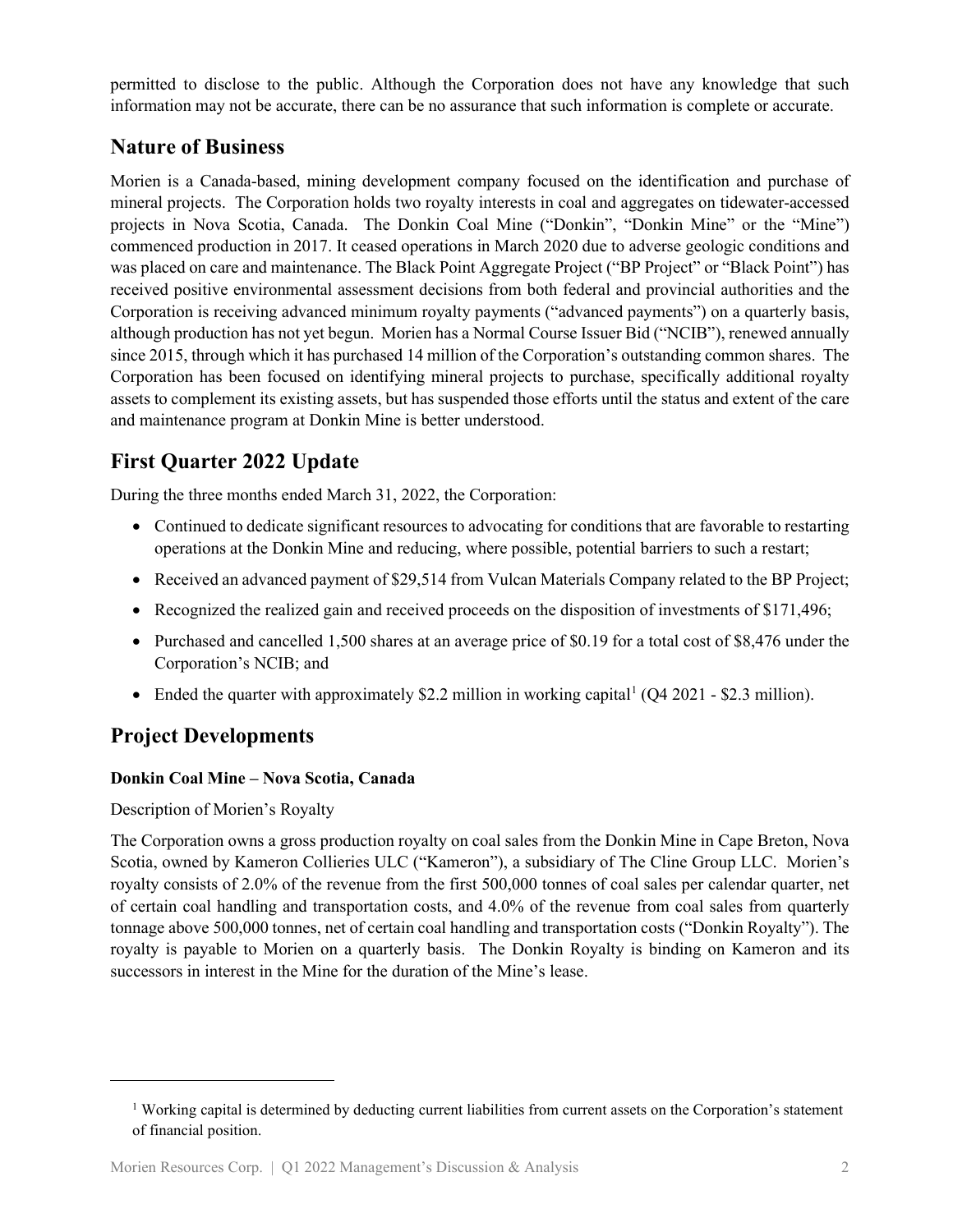#### Recent History of the Donkin Mine

In March, 2020, Kameron announced that it was ceasing production operations at the Donkin Mine due to adverse geologic conditions. The Mine has not been sealed and is being maintained by a small staff of Kameron employees to ventilate and keep the Mine facility dewatered and properly ventilated during an idled phase of care and maintenance for an indeterminate period of time.

Before idling the Mine, Kameron was in the Development Phase of the operation where two coal sections (each containing two continuous miner units) were actively developing the Mine's main underground infrastructure and the first production panel to allow for the long-term and highly active Production Phase, which would incorporate retreat mining. For the retreat mining phase, Kameron was evaluating the viability of installing a longwall mining system which would have reduced its operating costs and significantly increased production volumes. The majority of the submarine coal deposits in Cape Breton's Sydney Coalfield were mined via the longwall method owing to the favorably flat-lying nature of the target coal seams. From 2012 to 2014, Foresight Energy, a prior subsidiary of The Cline Group, successfully operated three of the four most productive underground coal mines in the United States.

During the Development Phase, Kameron occasionally experienced localized roof instability issues at Donkin where material fell from the ceiling (roof) of certain sections of old parts of the Mine and certain sections of Kameron's tunnel operations. These fall occurrences, however, are not uncommon to underground coal mining operations. The U.S. underground coal mine industry experiences on average 440 roof falls per year<sup>[2](#page-2-0)</sup>. In Donkin's case, all roof falls occurred in areas where the risk was already identified by Kameron employees, and precautionary measures had been taken. That is the primary reason why no one was ever injured from a roof fall at Donkin.

From 2016, when the Mine development and tunnel refurbishment work started, to the end of  $2019^2$ , Kameron's mine injury rate was 43% less than the U.S. national underground coal mine injury rate, and none of Kameron's injuries were related to a roof fall. Donkin's safety record is also exemplary when compared to other Nova Scotia sectors; in 2019, Nova Scotia saw 5,663 Time Loss Claims across 19 sectors, with the Donkin operation only accounting or 0.1% of those claims<sup>[3](#page-2-1)</sup>.

When roof falls occur, best practices have the operator (Kameron) notify the local safety regulator, which in Nova Scotia's case is the Nova Scotia Department of Labour and Advanced Education ("NS LAE"). Kameron and NS LAE worked jointly to assess the cause and determine the appropriate remediation procedures.

Nova Scotia's underground coal-mining regulations were developed in 2001, and the Donkin Mine was the first underground coal mine to operate under those regulations. Owing to the relatively inexperienced nature of the NS LAE regulators, they had been working with the outside assistance of coal mining safety experts from the U.S. Mining Safety and Health Administration ("MSHA") to provide it with advanced expertise to properly assess any potential revisions to Kameron's ground control procedures (including roof bolting) at the Mine. On February 14, 2020, NS LAE stated in a local media publication that MSHA, who have toured the Mine in the past, reported that Kameron's previous roof control procedures at Donkin "exceeded industry best practices for safety."

<span id="page-2-0"></span><sup>2</sup> U.S. Mining Safety and Health Administration

<span id="page-2-1"></span><sup>3</sup> Workers Compensation Board of Nova Scotia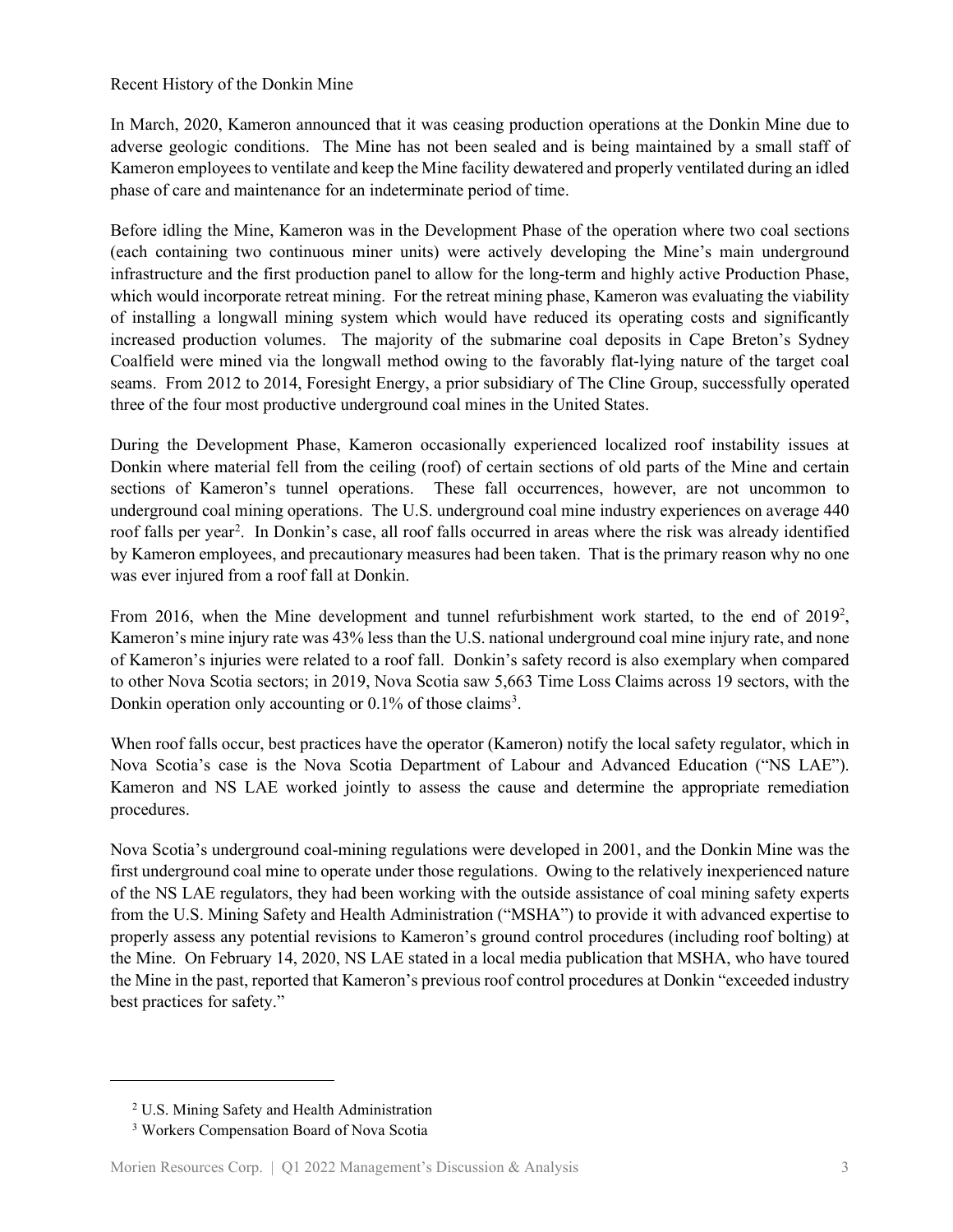In February 2020, Kameron experienced two localized roof falls in one of the operating coal sections over an area where a localized zone of roof geology differed from the typical rock strata of the Mine in that it was weaker. As with all prior roof falls at Donkin, no one was injured. Following the last roof fall, a Kameron spokesman, Paul McEachern, said on February 14, 2020 – "the miners are trained to identify signs of [rock] stress. This wasn't a sudden event. There were signs of this."

Subsequent to the two February roof falls, NS LAE issued stop work orders to Kameron, and following standard procedure, Kameron and NS LAE jointly commenced an assessment of the area of adverse geology with a plan to devise a remediation program for that specific zone and any other future similar occurrences.

However, as a result of COVID-19 related travel restrictions, MSHA consultants from the United States were not available to visit Nova Scotia to assess the geology in the area of the roof falls or to provide NS LAE with advice regarding Kameron's ground control procedures. On March 30, 2020, when Kameron made the decision to idle the Mine, the operation was still under a stop work order for the affected coal section.

As mentioned above, the Mine has not been sealed and is being maintained by a small staff of Kameron employees to ventilate and keep the facility dewatered and properly ventilated during an idled phase of care and maintenance for an indeterminate period of time.

The Corporation is unaware of Kameron's timeline to restart operations at Donkin, or if they, or any successor, will. The assessment and potential resolution of the adverse geology at Donkin will take substantial efforts by the NS LAE, MSHA experts, Kameron and other professionals in this field and will be contingent on Kameron's resolve to recommence operations based on its own unknown circumstances. If Kameron decides to undertake this process, it could take a significant amount of time, as the utmost care, caution and expertise must be deployed. It would not be accurate to categorize the time to conduct these steps as short or to say that Donkin is temporarily suspended. There is no guarantee that operations will ever recommence at Donkin under Kameron's ownership or otherwise.

Donkin's Positive Attributes

- The Mine has received approximately CAD \$250 million in capital investment from Kameron since 2015;
- Between 2017 and 2020, when the Mine was operational, its coal was marketed overseas primarily as a high-volatile, semi-soft B type steelmaking coal (low ash, high vitrinite content, high fluidity, high crucible swell number), and overseas and domestically as a low ash  $(3\%)$ , high energy (>14,000) BTU/lb) thermal coal;
- The Mine is a short, 30-kilometre truck haul to the Provincial Energy Ventures Ltd.'s ("PEV") port facility in Sydney, Cape Breton, responsible for handling all of the exported coal from Donkin;
- In 2020, PEV acquired, and received delivery of, a large barge-mounted ship loader to allow for expedited loading of coal onto ocean-going vessels, and finished dredging the sea floor around its export facility to a depth of approximately 16.5 metres to accommodate larger, Capesize vessels to significantly reduce the cost of transporting Donkin coal to overseas markets;
- In 2021, the Canadian Coast Guard announced that it will be moving forward with a \$4.5 million upgrade to the navigational aid lights in the Port of Sydney, the last remaining component to being able to receive Capesize vessels in Sydney Harbour;
- In 2021, Kameron announcement that it would voluntarily fund the installation of noise dampeners on the Mine's ventilation fans to reduce background noise in nearby communities;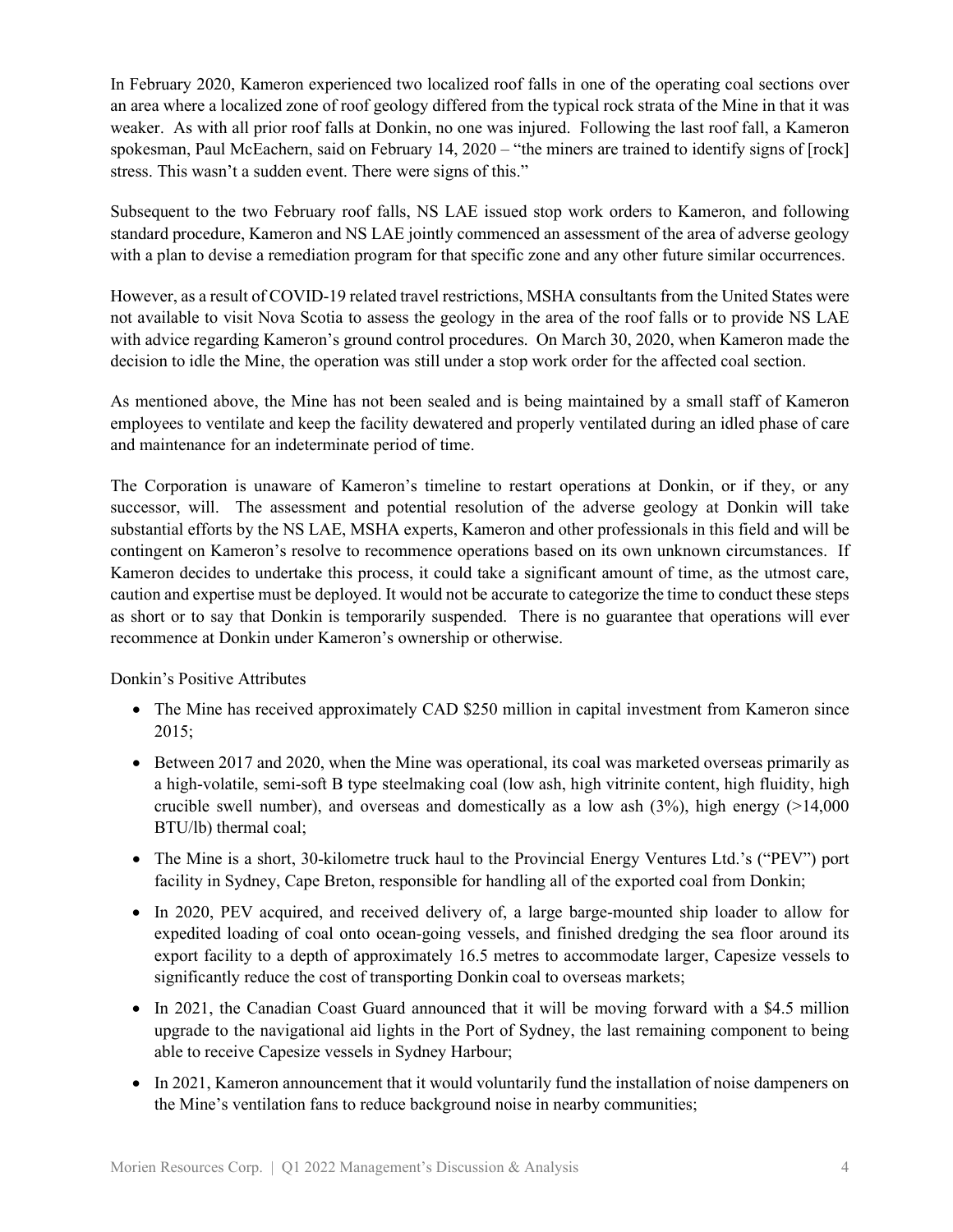- As detailed below, coal markets have continued to improve since the mine was idled, with Atlanticregion "Semi-Soft B" coal, the metallurgical coal index which closely resembles Donkin, trading for \$443 USD/tonne, a 4.5x increase since Donkin was idled, and Atlantic-region thermal coal trading for \$330 USD/tonne, a 9.0x increase since Donkin was idled; and
- The Donkin mining lease contains a substantial coal resource  $(30+)$  year mine life) production assumptions based on a Probable Mineable Reserve of 58 million tonnes. The Reserve estimate is based on an Indicated Resource of 174 million tonnes, which does not include an additional 172 million tonnes of Inferred Resources<sup>5</sup>.

Morien's Royalties from Kameron

Morien recognized the following royalties from Kameron between Q1 2019 and Q1 2022:

*Expressed in thousands of Canadian dollars* 

|                                                                                                     | <b>Fiscal</b>                                                          |  |  |             |  |  |             |  |  |             |  |  |  |
|-----------------------------------------------------------------------------------------------------|------------------------------------------------------------------------|--|--|-------------|--|--|-------------|--|--|-------------|--|--|--|
|                                                                                                     | 2022                                                                   |  |  | Fiscal 2021 |  |  | Fiscal 2020 |  |  | Fiscal 2019 |  |  |  |
|                                                                                                     | $Q1$   $Q4$ $Q3$ $Q2$ $Q1$   $Q4$ $Q3$ $Q2$ $Q1$   $Q4$ $Q3$ $Q2$ $Q1$ |  |  |             |  |  |             |  |  |             |  |  |  |
| Royalty $3 \mid - \mid - \mid - \mid 43 \mid - \mid - \mid 206 \mid 270 \mid 252 \mid 119 \mid 169$ |                                                                        |  |  |             |  |  |             |  |  |             |  |  |  |

Coal Sales During Care & Maintenance Period

Following Kameron's decision to place the Donkin Mine on care and maintenance, a small quantity of previously mined and stockpiled Donkin coal was left at the Mine site and at the nearby PEV Port. Kameron sold a portion of this coal during Q4 2020, Q1 2021 and Q1 2022 for which Morien received royalties of \$42,885, \$60,776, and \$2,761, respectively.

Description of Mine and Royalty Payment Potential

The Donkin Mine is permitted for run-of-mine annual production of 3.6 million tonnes, which would produce approximately 3.0 million saleable tonnes after being washed in the onsite coal handling and preparation plant. At 3.0 million saleable tonnes and using a wide range of coal pricing (CAD \$80 to \$250 per tonne), royalty payments to Morien, should the Donkin Mine recommence production, could be in the order of CAD \$5 to \$20 million annually. Morien incurs general and administrative expenses in respect of the administration and preparation of regulatory filings as a public company and from the collection of royalty revenues. These values are only estimates based on assumptions that Morien management consider reasonable as of the date of this MD&A and would only be achieved if Donkin resumed operation and only if Donkin reached permitted production levels. There is a significant risk that operations may not recommence at Donkin under Kameron's ownership or otherwise. Future results and royalties received, if any, subject primarily to production rates and coal pricing, may vary from those estimated by Morien<sup>[4](#page-4-0)</sup>.

Market Update – Metallurgical (Steelmaking) Coal

Metallurgical coal is a critical ingredient in the production of steel, one of the most widely used building materials on Earth. Thus, its demand closely follows that of global manufacturing and steel production. To illustrate this point, approximately  $0.8$  tonnes of metallurgical coal is required to produce one tonne of steel<sup>[5](#page-4-1)</sup>.

While some kinds of steel can be made by other processes, including using scrap steel in electric arc furnaces, approximately 73% of global steel production currently relies on metallurgical, or steelmaking, coal<sup>[6](#page-4-2)</sup>. This

<span id="page-4-0"></span><sup>4</sup> The above technical disclosures are consistent with the information in the technical report titled "Technical Report, Donkin Coal Project, Cape Breton, Nova Scotia, Canada" dated Nov 2012, found on Morien's SEDAR profile

<sup>5</sup> World Steel Association

<span id="page-4-2"></span><span id="page-4-1"></span><sup>6</sup> Wood Mackenzie, Metallurgical Coal Market Overview and Donkin Assessment, August 2021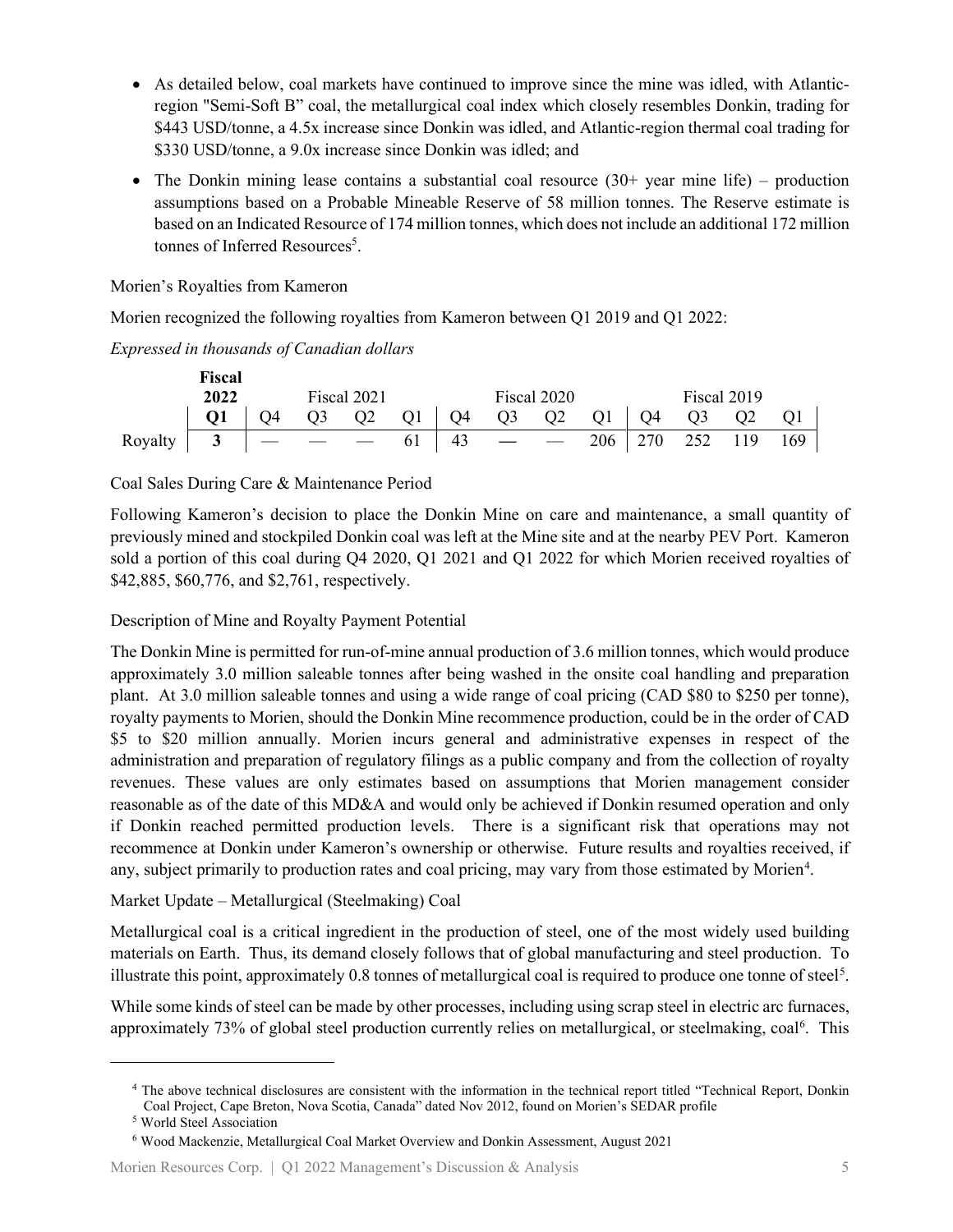is forecast to drop to 65% by 2040 as electric arc furnaces increase market share due to increased scrap availability and an increasing focus on reducing carbon emissions<sup>6</sup>.

In 2021, global manufacturing and industrial production grew rapidly in all major regions, facilitating strong growth in the steel sector, with global demand increasing by 3.7%<sup>5</sup>. As a result, the demand for seaborne steelmaking coal increased by approximately 1% in 2021 to 289 million tonnes<sup>7</sup>.

In the first quarter of 2022, several macroeconomic factors influenced steelmaking coal markets. Pandemicrelated labor, logistical and supply-chain challenges, rising inflationary pressure, the continued Chinese ban on Australian coal, an Indonesian coal export ban, supply tightness from prior quarters, and limited new coal mine production coming to market, coupled with strong ongoing global demand, has continued to buoy the steelmaking coal market.

In late February 2022, Russia invaded Ukraine, which triggered far-reaching, global, geopolitical implications. The war has further constrained the supply of steelmaking coal, and the various formal and informal sanctions imposed as a result of the conflict have had additional impacts on market dynamics and index pricing, which experienced significant upward-trending volatility within the quarter<sup>[7](#page-5-0)</sup>.

Subsequent to quarter end, steelmaking coal prices begun increasing in April, following the European Union and Japan announcing bans on Russian coal imports. Russian steelmaking coal exports accounted for approximately 15% of the seaborne market in 2021[8](#page-5-1) . Atlantic-origin, high-volatile semi-soft B coal, a similar grade of steelmaking coal to which resides at the Donkin Mine, has rebounded from a low of US\$97 per tonne in 2020 to US\$443 per tonne at the time of writing this report, a  $4.5x$  increase<sup>[9](#page-5-2)</sup>.

Longer-term, global steel demand is forecast to grow at a compound annual growth rate ("CAGR") of 0.6% to 2040, reaching nearly 2 billion tonnes by 2040<sup>6</sup>. Steel demand in China, which accounts for nearly half of global steel demand, is expected to peak in the 2020's as the economy shifts from being driven by investment and industrial production to consumption and services. In the Indian economy, its vast growth aspirations are central to the next 20 years of steel demand outlook, where urbanization and electrification for a massive and growing population are expected to result in steel demand increasing by more than threefold to over 250 million tonnes by 2040<sup>6</sup>. Additionally, in the Southeast Asia region, steel demand growth is forecast to increase at a CAGR of  $3.5\%$  to  $2040^6$ .

As a result of steady growth in markets like India, Southeast Asia and Brazil, the demand for seaborne steelmaking coal is forecast to reach 390 million tonnes in 2040<sup>6</sup>. For the semi-soft coal variety, seaborne demand is forecast to increase at a CAGR of 1.6% in the 2020 to 2040 period<sup>6</sup>. According to global energy analytics firm, Wood Mackenzie, new steelmaking coal projects will need to be developed as a significant gap between seaborne steelmaking coal supply and demand emerges over the next decade<sup>6</sup>.

The ongoing war in Ukraine, additional sanctions against Russia and broader economic weakening as inflation rises and stimulus falls, are all likely to continue to impact the global steelmaking coal market. Despite a sustained period of high pricing, global steelmaking coal supply continues to lag due to a combination of operational and logistical challenges along with years of under-investment in new mines.

Additionally, global population growth, urbanization, and a growing middle class in the Asia-Pacific region, in conjunction with there being no commercially viable replacement to steelmaking coal in a world demanding plenty of high-quality steel, will provide support to long-term steel demand and the steelmaking coal required to produce it.

<sup>7</sup> UBS, Why could coal prices stay higher for longer?, March 17, 2022

<span id="page-5-1"></span><span id="page-5-0"></span><sup>8</sup> Hellenic Shipping News, Russian Coal Exports, March 15, 2022

<span id="page-5-2"></span><sup>9</sup> S&P Global Platts, Coal Trader International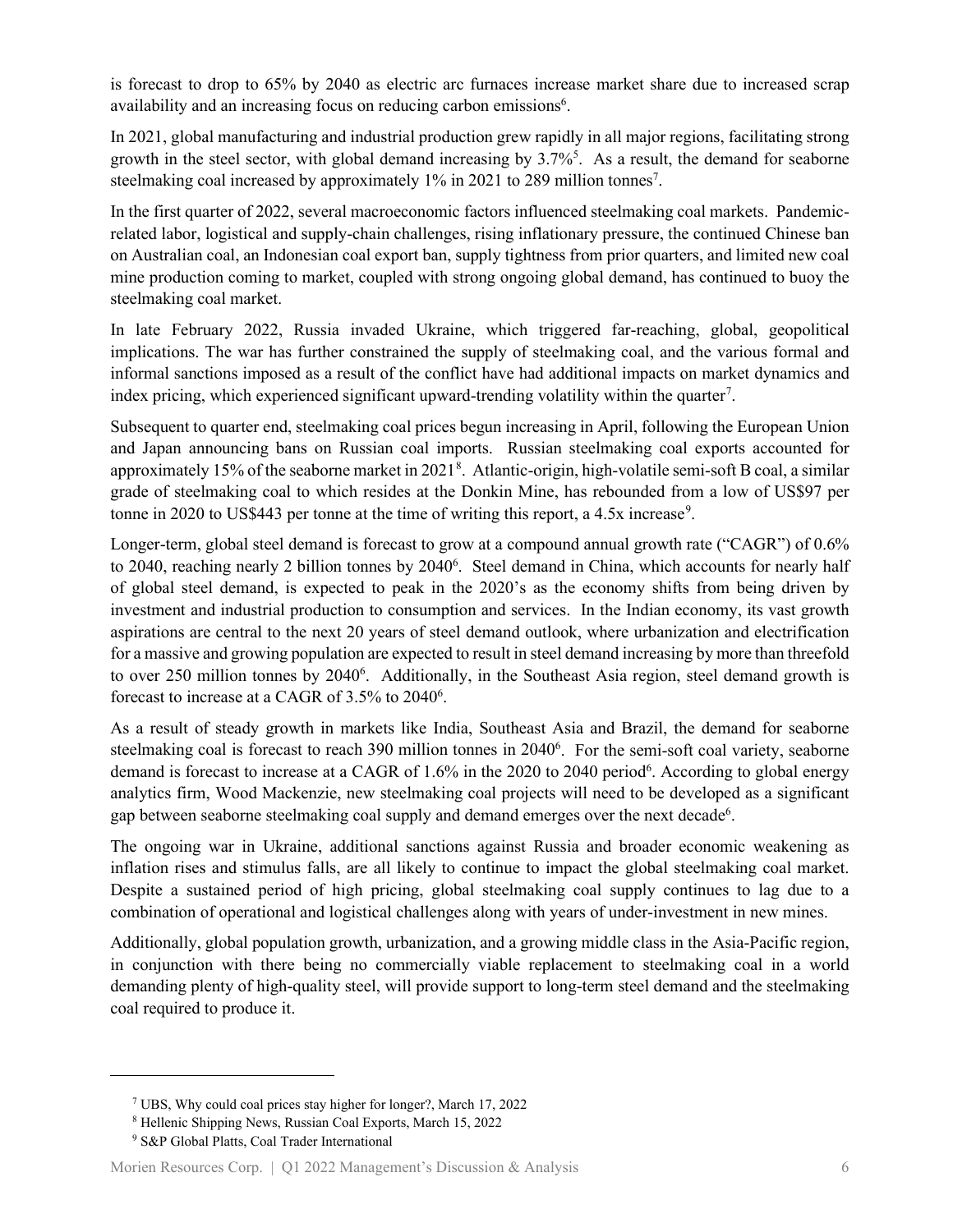Market Update – Thermal (Electrical) Coal

While steelmaking coal is used to manufacture steel, thermal coal is used to generate electricity. Unlike steelmaking coal, thermal coal has competition in the form of natural gas, nuclear, oil, and renewable energies, particularly wind and solar.

However, despite all the capacity additions in renewable energy generation, the amount of power currently generated by renewables is still not enough to meet the annual increases in global electricity demand that arise from population growth and urbanization, primarily in the developing world<sup>9</sup>.

Global electricity demand grew by 6% in 2021, the largest ever annual increase in absolute terms and the largest percentage increase since 2010 after the global financial crisis <sup>9,10</sup>. Thermal coal-fired electricity generation delivered more than 50% of the 6% increase in global demand<sup>9</sup>. As a result, thermal coal demand hit an all-time high in 2021, growing by 9%, the largest increase since 2011, resulting in thermal coal's share of the global power mix increasing to  $36\%$  (2020 –  $35\%$ ; 2019 –  $37\%$ )<sup>9</sup>. Thermal coal's demand was also supported by high natural gas prices, which prompted gas-to-coal switching in several power markets, resulting in natural gas consumption growing by just 2% in 2021<sup>9</sup>. Renewables grew by 6%, while nuclear increased by  $3.5\%$ <sup>9</sup>.

Within the seaborne thermal coal market, the Russian-Ukrainian conflict and the subsequent ban of Russian coal imports by the European Union, and informal coal import sanctions from several other countries, has driven seaborne thermal coal prices to record levels and high volatility. Should Japan and South Korea follow the European Union by sanctioning thermal coal imports, it will disrupt approximately 170 million tonnes of thermal coal supply that Russia exported to power plants in 2021, equal to approximately 18% of the world's thermal coal trade<sup>[11](#page-6-1)</sup>.

As of the date of this MD&A, the assessed price of thermal coal in the Atlantic region has risen over 9x to approximately US\$330 per tonne from its 2020 low of \$36 per tonne[12](#page-6-2).

As a result of disrupted trade flows and the European Union's urgent demand for non-Russian coal, U.S. origin thermal coal exports increased to a one-year high of 3.4 million tonnes in March 2022, 19.4% higher than the previous month<sup>[13](#page-6-3)</sup>.

Long-term, global thermal coal demand trends will continue to be largely shaped by China, India, and Southeast Asia, which account for over two-thirds of global thermal coal consumption<sup>9</sup>. The International Energy Agency ("IEA") estimates that thermal coal-fired power generation during 2021-2024 to increase 4.1% in China, 11% in India and 12% in Southeast Asia.

A report published in April 2022 by The Global Energy Monitor found that global coal plant capacity grew in 2021 by 18 gigawatts ("GW"), or about 1%, to approximately 2,100 GW<sup>14</sup>. An additional 176 GW of coal plant capacity is under construction and 280 GW is in the planning stage.

In China, the world's largest coal market, thermal coal generated 64% of its electricity in 2021. A report published in December 2021 by researchers at China's State Grid Corporation said energy security concerns mean the country is likely to build as much as 150 GW of new coal-fired power capacity over the 2021-2025 period, bringing the total to 1,230 GW. To put that growth into perspective, it is the equivalent of Canada's entire electrical grid<sup>15</sup>.

<span id="page-6-0"></span><sup>10</sup> International Energy Agency, Electricity Market Report, January 2022

<sup>&</sup>lt;sup>11</sup> Bloomberg, Russia's War Is Turbocharging the World's Addiction to Coal, April 25, 2022

<span id="page-6-3"></span><span id="page-6-2"></span><span id="page-6-1"></span><sup>12</sup> S&P Global Platts, Coal Trader International

<sup>13</sup> US Census Bureau

<sup>14</sup> Global Energy Monitor, Boom and Bust Coal 2022, April 2022

<span id="page-6-5"></span><span id="page-6-4"></span><sup>&</sup>lt;sup>15</sup> Reuters, China fires up giant coal power plant in face of calls for cuts, Dec 28, 2021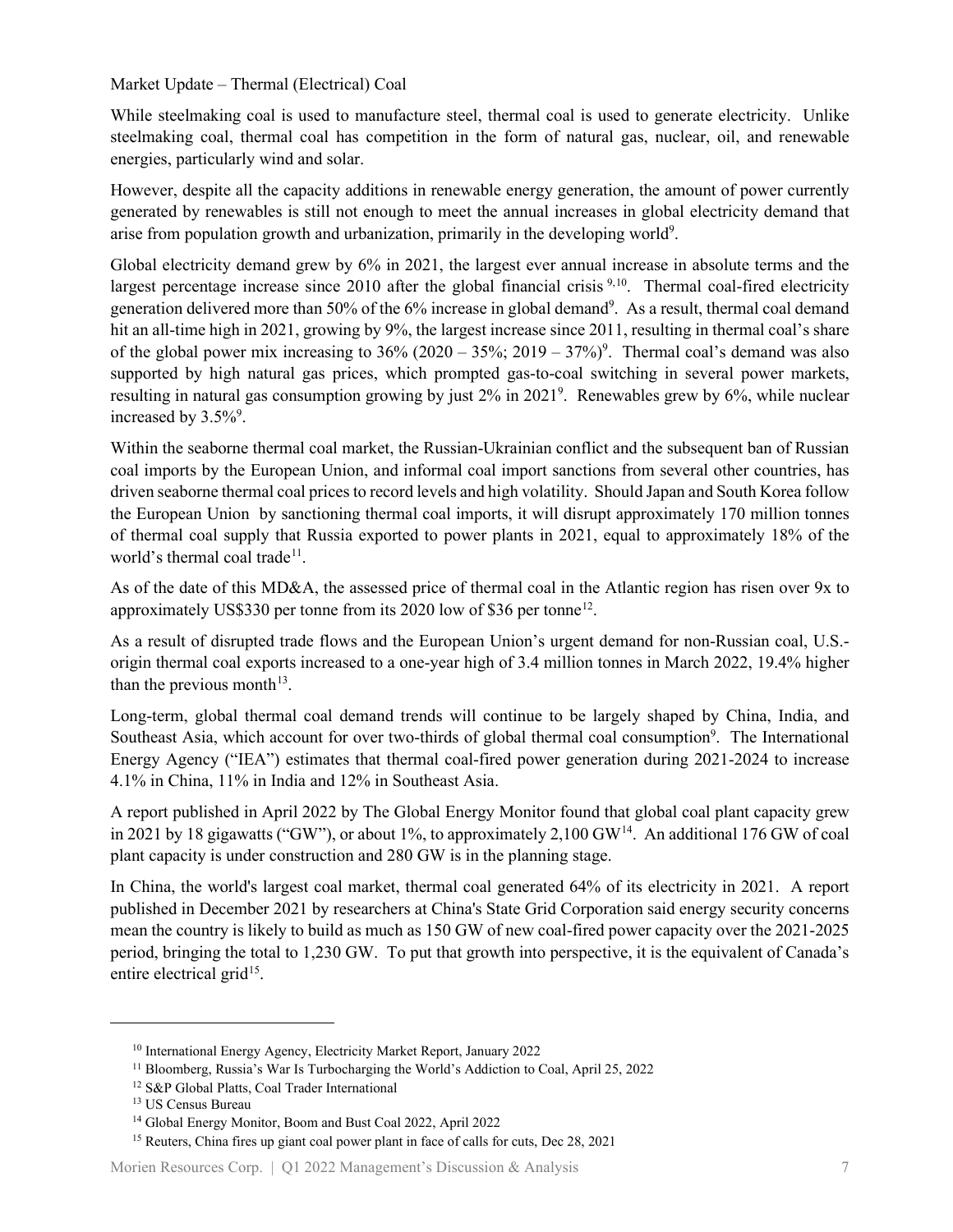Eighteen countries currently using thermal coal for electricity generation have agreed to phase out its use. However, these 18 countries collectively cover only 4.1% of global coal-fired generation<sup>16</sup>.

According to the IEA, existing thermal coal-fired power plants in emerging markets and developing economies are relatively young (average age of 13 years) versus the developed world (average age of 35 years). The IEA estimates that more than US\$1 trillion of capital has yet to be recovered in younger thermal coal generation plants in the Asia-Pacific region, which accounts for two-thirds of global capacity.

While uncertainty remains whether the response to Russia's actions in Ukraine will see a temporary or sustained shift in the global seaborne thermal coal market, the potential is growing for structural change to occur. The commodity will continue to face challenges over the long-term from competing fossil fuels, particularly natural gas, should prices decrease, and an overall secular shift toward increased usage of renewable energy. However, continued annual growth in global electricity demand, primarily in the Asia-Pacific region, is expected to continue supporting thermal coal's longevity as a competing fuel source<sup>17</sup>.

#### **Black Point Aggregate Project – Nova Scotia, Canada**

The Black Point Aggregate Project is a granite deposit located along the southern shore of Chedabucto Bay in Guysborough County, Nova Scotia, with suitable characteristics for the development of a crushed stone marine export operation for supplying markets in the eastern U.S. and Caribbean region.

In 2014, Morien entered into agreements ("Agreements") with Vulcan Materials Company ("Vulcan"), the United States' largest aggregate producer, and the Municipality of the District of Guysborough, for the development of the BP Project. Under the terms of the Agreements, Vulcan assumed Morien's interest in Black Point and became manager and operator in exchange for milestone payments totaling \$1,800,000 and a production royalty payable to Morien over the 50+ year life of the project. The first payment of \$1,000,000 was received in 2014 on signing and transfer of interest to Vulcan.

In April 2016, the BP Project received positive environmental assessment decisions from both federal and provincial authorities. In May 2016, the Corporation received a \$400,000 milestone payment from Vulcan following receipt of the positive provincial and federal environmental approvals. Morien is due to receive an additional and final milestone payment of \$400,000 from Vulcan upon the completion of related and pending permitting agreements for Black Point.

In April 2018, April 2020, and April 2022, Vulcan was granted two-year extensions by the Nova Scotia Department of Environment for the BP Project. According to the conditions of the extensions, Vulcan must within two years of the approval of the date of the last extension (April 2024), commence work on the BP Project unless granted a further written extension by the Department of Environment.

Vulcan has indicated the target market conditions for crushed stone from the Black Point location are still short of their original expectations.

In May 2022, Frank Lieth, Vulcan's Vice President of Black Point Aggregates Inc., a wholly owned subsidiary of Vulcan, reaffirmed Vulcan's commitment to Black Point - "While conditions are not yet ready for Black Point Aggregates to break ground, we maintain our strong interest in the Project. The target market conditions for crushed stone from the Black Point location are still short of our original expectations. Although the time is not quite right to move forward, we will continue to invest in the project and work to meet the requirements outlined in the April 2016 environmental approval. We are not going anywhere - we remain very much committed to the community, stakeholders, and agreements made."

<sup>16</sup> International Energy Agency, Coal-Fired Power, November 2021

<span id="page-7-1"></span><span id="page-7-0"></span><sup>&</sup>lt;sup>17</sup> BP Statistical Review of World Energy 2020, 69th Edition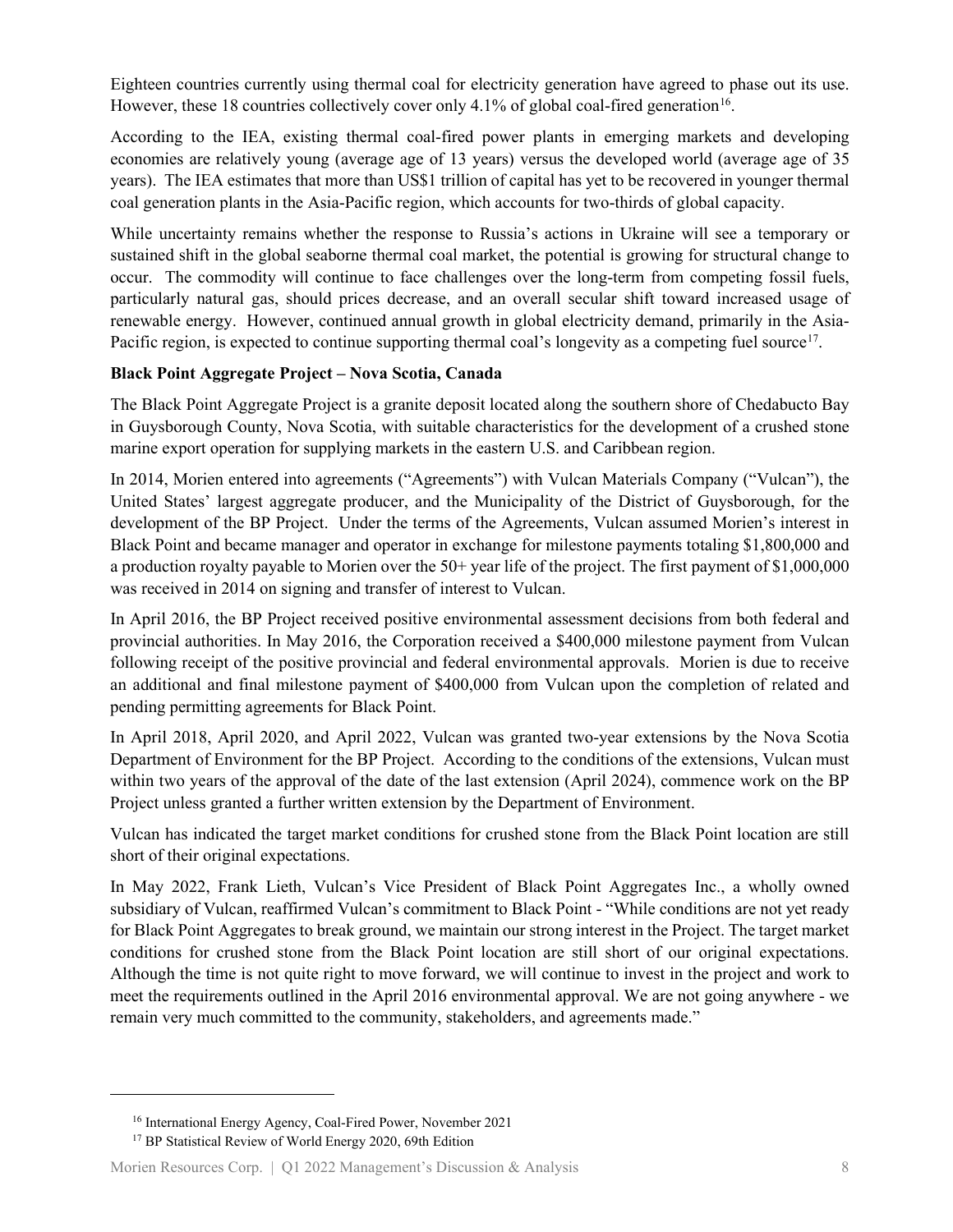Since Q3 2017, Morien has received an advanced minimum royalty payment of \$25,000 per quarter from Vulcan, subject to annual inflationary adjustments according to the Producer Price Index for crushed stone[18](#page-8-0). All advanced payments are recorded by Morien as unearned revenue and will be credited against future production royalties from Black Point.

Black Point's Positive Attributes

- Sizeable resource of approximately 400 million tonnes according to Vulcan's internal estimates;
- Mine life of  $50+$  years;
- Project is adjacent to deep water (>14 metres), which is sheltered and ice-free, enabling construction of a deep-water marine terminal for aggregate shipment to the United States \*;
- High quality, "Class-A" construction aggregate well suited for the concrete and asphalt market; and
- Black Point has received environmental permits and has strong community support.

\* In the U.S. market, the majority (80% or more) of aggregates are transported by truck from the quarry to the consumer. This form of transport is expensive and limits the typical aggregate operation to a market radius of about 80 kilometres from the quarry. Competition of aggregates is thus constrained by the distance materials can be transported efficiently, resulting in predominantly local or regional operations. The southeastern U.S. aggregate market is a prime target for bulk vessel transported aggregate due in part to the geologic absence of suitable aggregate resources in coastal areas.

### Market Update – U.S. Aggregate Sector

The U.S. aggregate sector provides the basic crushed stone materials that are needed to maintain and expand the country's deteriorating infrastructure, ranked 13th globally<sup>[19](#page-8-1)</sup>. Aggregate, or crushed stone, is used in three primary end-use markets; public construction (highways, bridges, buildings, airports, etc.); private nonresidential construction (manufacturing, retail, offices, industrial and institutional); and private residential construction (houses, apartments, and condominiums) $20$ .

Dodge Data and Analytics ("Dodge"), is a provider of construction project data for the U.S. aggregate market. Throughout the year, Dodge benchmarks the construction economy using two measurements: monthly construction starts, and the Dodge Momentum Index ("DMI"). Construction starts measure the value of construction projects across the U.S. The DMI measures non-residential building projects in the planning stage, which have been shown to lead construction spending for non-residential buildings by a full year. Together, they are thought to reflect the market conditions of the U.S. construction industry as a whole.

In 2021, construction activity in the U.S. was supported by robust fiscal stimulus and a general reopening of the American economy, resulting in total construction starts growing by  $12\%$  compared to  $2020^{21}$  $2020^{21}$  $2020^{21}$ . The DMI had a strong 2021, rising 23% from 2020 and reaching levels not seen in nearly 14 years<sup>19</sup>. According to the U.S. Geological Survey, roughly 1,400 companies, operating 3,400 quarries, produced 1.5 billion tons of crushed stone product in 2021, a 3% increase over 2020, and a 14-year high<sup>19</sup>.

The DMI moved 6% in April 2022 to 164.8, up from a four-month low of 153.0 in January 2022<sup>22</sup>. Dodge attributes the decline to rising costs, logistical problems and shortages of skilled labor. With the gain in April, the Dodge Momentum Index was just 5% shy of the all-time high set in the fall of 2021. According to Dodge, the main impetus behind this trend is the commercial sector, which has been driven by a growing

<span id="page-8-0"></span><sup>&</sup>lt;sup>18</sup> In Q3 2020, the advanced payment was adjusted for PPI to \$28,319.<br><sup>19</sup> White House briefing note - The American Jobs Plan, March 2021

<span id="page-8-2"></span><span id="page-8-1"></span><sup>20</sup> U.S. Geological Survey

<sup>21</sup> Dodge Data & Analytics

<span id="page-8-4"></span><span id="page-8-3"></span><sup>22</sup> Dodge Data & Analytics, Dodge Momentum Index Rises in April, May 6, 2022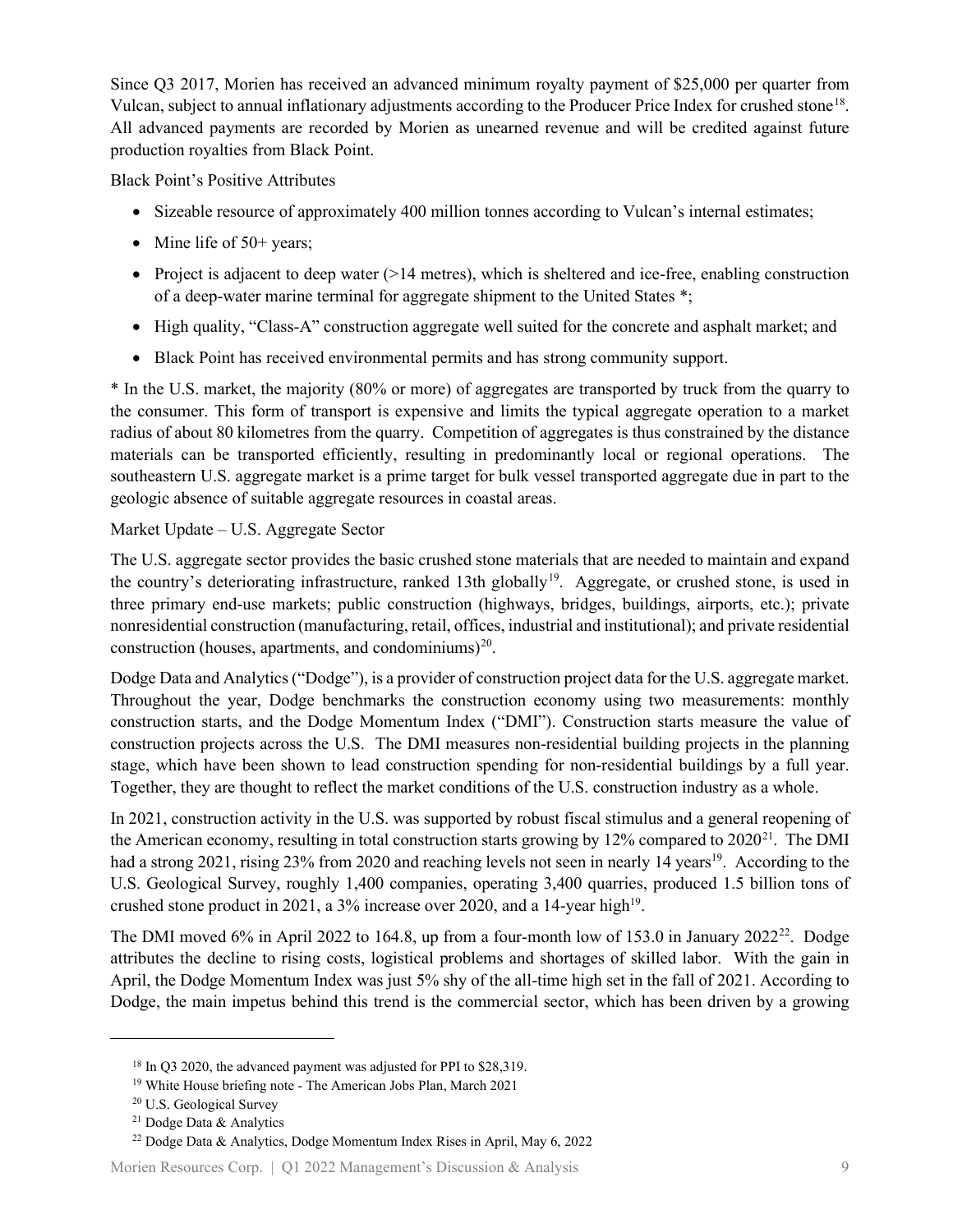number of data center, warehouse and hotel projects entering the planning queue. On a year-over-year basis, the DMI was 17% higher verses April 2021.

As of May 6, 2022, the U.S economy was operating at 93% of where it was pre-pandemic in early March 2020, according to the Moody's Analytics/CNN Business Back to Normal Index<sup>[23](#page-9-0)</sup>.

In November 2021, U.S. President Joe Biden signed into law the US\$1.2 trillion Infrastructure Investment and Jobs Act ("IIJA"). The IIJA represents the largest U.S. infrastructure investment in decades, consisting of US\$550 billion in new spending over five years, with the remaining investment comprised of previously authorized funding, including the US\$303 billion highway bill passed in May 2021<sup>24</sup>. Importantly, the \$550 billion in new spending is largely dedicated to physical infrastructure projects, such as roads, bridges, and rail. The White House has stated the IIJA is the largest federal investment in public transit in U.S. history, providing the largest federal investment in passenger rail since the creation of Amtrak, and represents the single largest dedicated bridge investment since the construction of the interstate highway system<sup>[25](#page-9-2)</sup>.

### **Project Generation**

From 2017 to 2019, as the Donkin Mine went into production and as the Corporation's royalty payments grew, Morien evaluated multiple royalty assets to purchase to complement its existing royalty portfolio. The Corporation focused its efforts on long-life, cash-flowing, or near-to cash-flowing, royalties in the industrial mineral and bulk commodity market segments in North America. The Corporation has suspended its project generation efforts until the status and extent of the care and maintenance program at the Donkin Mine is better understood. How the Corporation funds future acquisitions (either by cash, shares, debt or a combination) will depend on numerous factors, including the size of the transaction and the financial considerations of Morien at the time of acquisition.

<span id="page-9-0"></span><sup>23</sup> Moody's Analytics, Back to Normal Index, May 6, 2022

<sup>&</sup>lt;sup>24</sup> Reuters, What's in the U.S. Senate's bipartisan \$1 trillion infrastructure bill?, August 3, 2021

<span id="page-9-2"></span><span id="page-9-1"></span><sup>&</sup>lt;sup>25</sup> White House Update: Bipartisan Infrastructure and Investment Jobs Act, August 2, 2021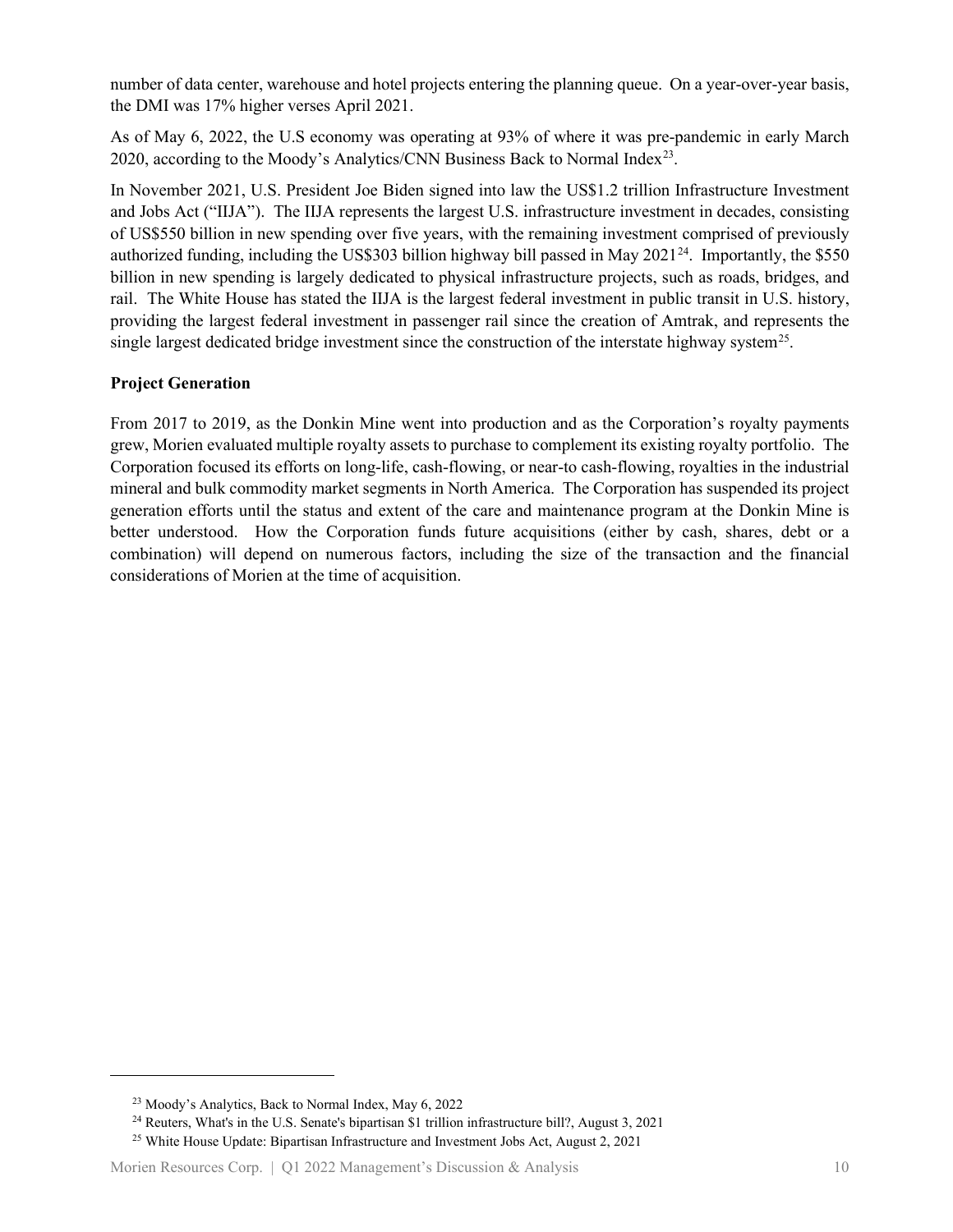## **Selected Annual Financial Information**

The following information has been extracted from the Corporation's audited consolidated financial statements.

| Expressed in thousands of Canadian dollars except | For the Years Ended December 31 |         |       |
|---------------------------------------------------|---------------------------------|---------|-------|
| per share amounts                                 | 2021                            | 2020    | 2019  |
| Revenues                                          | 61                              | 249     | 810   |
| Corporate and administration expenses             | 520                             | 628     | 700   |
| Exploration and evaluation expenses               | 88                              |         | 138   |
| Loss from operations                              | (538)                           | (561)   | (45)  |
| Gain on sale of land                              |                                 |         | 938   |
| Unrealized gain on investments                    | 148                             |         |       |
| Net income (loss) for the year                    | (365)                           | (561)   | 893   |
| Basic and diluted income (loss) per share         | (0.01)                          | (0.01)  | 0.02  |
| Additions to unearned revenue                     | 116                             | 112     | 111   |
| Purchase of shares for cancellation               | 119                             | 431     | 772   |
| Increase (decrease) in cash                       | (520)                           | (1,486) | 168   |
| Working capital at year-end                       | 2,105                           | 2,645   | 3,467 |
| Cash dividends declared                           |                                 | 132     | 532   |
| Cash dividends declared per share                 |                                 | 0.0025  | 0.01  |

### **Discussion of Operations**

### **Three months ended March 31, 2022 and 2021**

The Corporation recognized \$2,761 in royalty revenue in 2022 (2021 - \$60,776) from Kameron related to the sale of a small quantity of previously mined Donkin coal. For the three months ended 2022, additions to unearned revenue from Black Point-related advanced payments are \$29,514 (2021 - \$28,319) for cumulative unearned revenue of \$518,340 as at March 31, 2022 (2021 - \$401,478).

Corporate and administration expenses amounted to \$136,554 for the three months ended March 31, 2022 (2021 - \$154,137), a decrease of \$17,583. The decrease in ongoing costs year-over-year is attributable to reduced investor relations activity and reduced contract costs.

The table below provides a breakdown of the corporate and administration expenses for the three months ended March 31, 2022 and 2021.

|                                       | For the three months ended March 31 |         |           |  |
|---------------------------------------|-------------------------------------|---------|-----------|--|
|                                       | 2022                                | 2021    | Change    |  |
|                                       |                                     |         |           |  |
| Employee and contract costs           | 75,895                              | 84,864  | (8,969)   |  |
| Investor relations and communications | 3,896                               | 11,281  | (7,385)   |  |
| Office and sundry                     | 9,241                               | 10,738  | (1, 497)  |  |
| Professional fees                     | 17,168                              | 14,888  | 2,280     |  |
| Regulatory compliance                 | 30,354                              | 32,366  | (2,012)   |  |
|                                       | 136,554                             | 154,137 | (17, 583) |  |

One of the equity investments the Corporation held at December 31, 2021 and 2020 was 865,000 shares of Canadian Manganese Company Inc. that was listed on a publicly traded exchange subsequent to December 31, 2021, enabling management to ascribe a value of \$173,000 on the statement of financial position and recognize an unrealized gain of \$173,000 (2020 - \$nil). In the three months ended March 31, 2022, the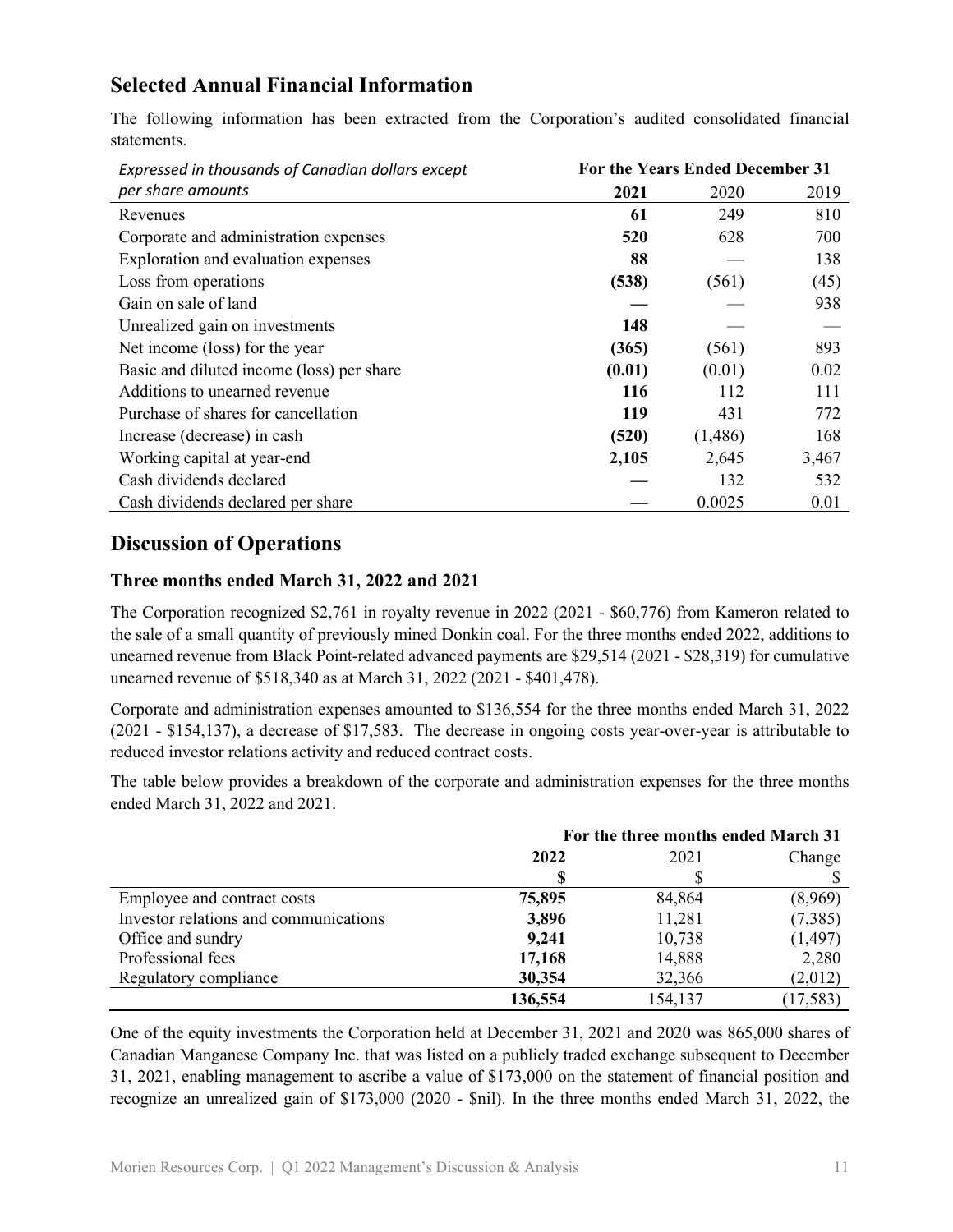865,000 shares were sold, realizing a gain equivalent to the cash proceeds of \$171,476. The difference between the unrealized and realized gain was recorded as a net loss of \$1,504 in the period.

Net loss for the three months ended March 31, 2022 was \$146,747 or (\$0.00) per share compared to net loss of \$101,411 or (\$0.00) per share in 2021.

# **Summary of Quarterly Results**

| Expressed in thousands of Canadian           | Fiscal<br>2022 | Fiscal 2021 |                |                |       |       | Fiscal 2020    |        |  |
|----------------------------------------------|----------------|-------------|----------------|----------------|-------|-------|----------------|--------|--|
| dollars except per share amounts             | Q1             | Q4          | Q <sub>3</sub> | Q <sub>2</sub> | Q1    | Q4    | Q <sub>3</sub> | Q2     |  |
| Revenue                                      | 3              |             |                |                | 61    | 43    |                |        |  |
| Corporate and administration expenses        | 137            | 108         | 111            | 146            | 154   | 125   | 146            | 153    |  |
| Share-based compensation                     |                |             |                |                |       |       |                | 190    |  |
| Exploration and evaluation expenses          |                | 13          | 44             | 31             |       |       |                |        |  |
| (Loss) from operations                       | (145)          | (118)       | (131)          | (187)          | (101) | (122) | (162)          | (377)  |  |
| Unrealized gain on investments               |                | 173         |                |                |       |       |                |        |  |
| Net (loss) income                            | (147)          | 55          | (187)          | (187)          | (101) | (122) | (162)          | (377)  |  |
| Basic and diluted income (loss) per<br>share |                |             |                |                |       |       |                | (0.01) |  |
| Additions to unearned revenue                | 30             | 30          | 30             | 28             | 28    | 28    | 28             | 28     |  |
| Purchase of shares for cancellation          | 8              | 76          |                | 8              | 34    | 19    | 146            | 54     |  |
| (Decrease) increase in cash                  | 38             | (186)       | (133)          | (75)           | (126) | (154) | (1, 194)       | (5)    |  |
| Working capital at period end                | 2,152          | 2,278       | 2,269          | 2,372          | 2,538 | 2,645 | 2,758          | 3,038  |  |

The Corporation's expenditures and net income (loss) varied from quarter to quarter depending largely on the size of the royalty payments, share based compensation, gain on sale of investments and corporate and administration support required with respect to its core assets.

# **Liquidity and Capital Resources**

At March 31, 2022, the Corporation had working capital of \$2.2 million, compared to \$2.3 million at December 31, 2021.

As of the date of this MD&A, the Corporation had working capital of approximately \$2.1 million, which is considered more than sufficient to meet the Corporation's operating requirements beyond 2022. The Corporation may also continue to use its cash resources to acquire outstanding common shares under its NCIB (see Outstanding Share Data). The Corporation also suspended its quarterly dividend in Q2 2020 to reduce cash outflows.

In Q3 2017, Vulcan began paying Morien an advanced payment of \$25,000 per quarter until sales commence from the BP Project or until the project is terminated. The advanced payment shall be increased or decreased annually in accordance with changes to the Producer Price Index for crushed stone, commencing July 1, 2018. All advanced payments are recorded as unearned revenue and shall be credited by Vulcan against future production royalty payments due to Morien if and when Black Point enters production.

The Corporation continues to hold its royalty interests in the Donkin Mine and BP Project. Subject to all the risks and uncertainties outlined in greater detail elsewhere in this MD&A, potential future royalties from the Donkin Mine could range from \$5 to \$20 million per year at permitted full production of 3.0 million saleable tonnes per year coal over the 30+ year mine life and would only be achieved if and when Donkin resumed operation and only if Donkin reached permitted production levels. Royalties from Black Point could range from \$250,000 to \$750,000 per year over the 50+ year mine life. There is no guarantee that these royalty levels will be achieved.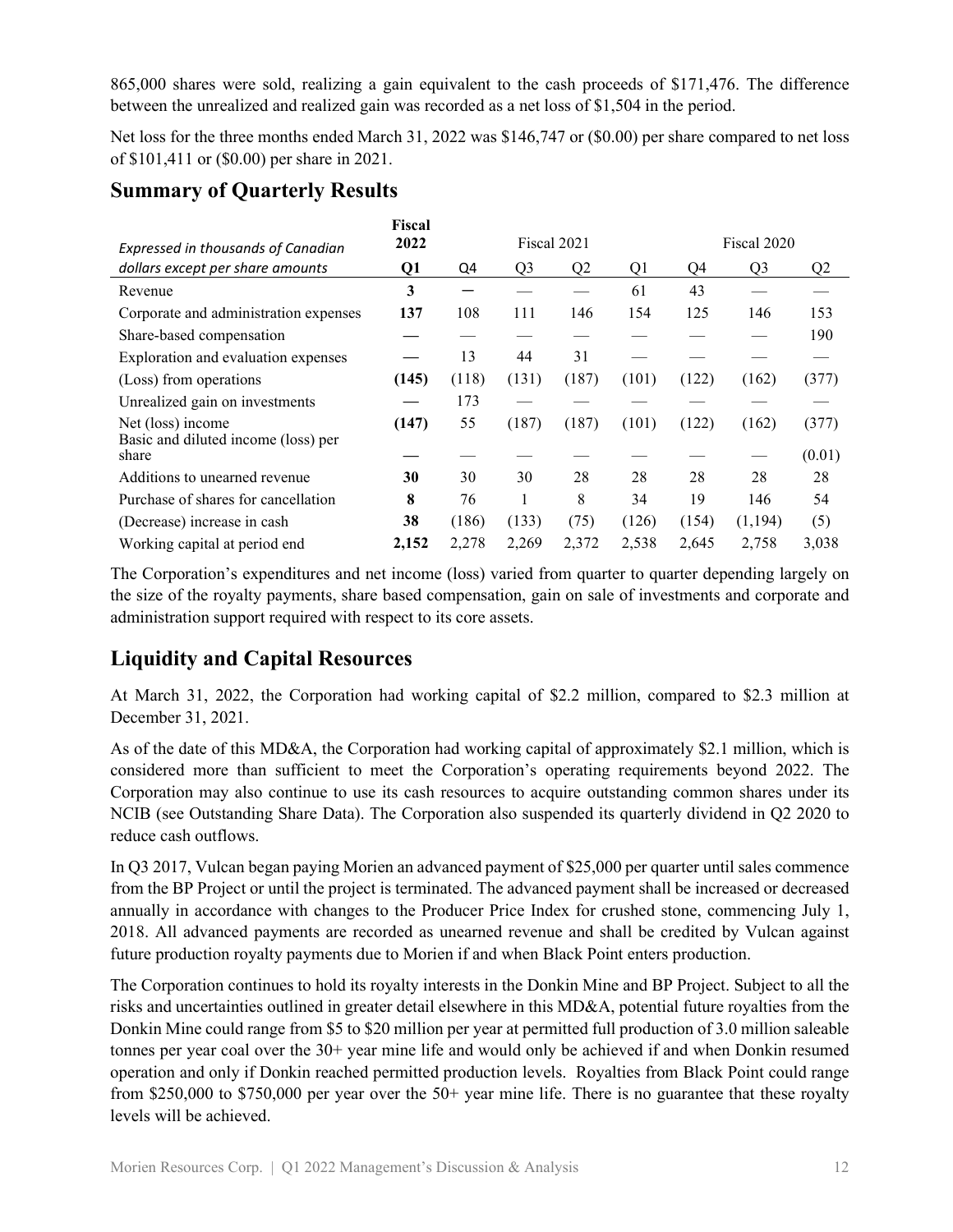As the result of a 2017 reorganization of a publicly traded company, shares of which were held by Morien, the Corporation received non-public entity shares that were ascribed a \$nil fair value. Morien sold the publicly traded shares in 2018 for a gain of \$152,169 and retained the non-public entity shares. In 2019, these shares were subsequently split into three, unlisted companies; Buchans Resources Limited ("Buchans"), Canadian Manganese Company Inc. ("CDMN"), and Minco Exploration plc ("Minco").

Subsequent to December 31, 2021, CDMN was listed on an active market. As a result, this investment was classified within Level 2 of the fair value hierarchy at an estimated fair value of \$173,000 at year-end (2020 - \$nil). The shares of CDMN were sold for a realized gain and cash proceeds of \$171,496 in the three months ended March 31, 2022. Buchans and Minco are classified within Level 3 at \$nil fair value as at March 31, 2022 and December 31, 2021 due to the lack of market information and observable inputs.

The Corporation holds the Buchans and Minco investments with a goal of short-term appreciation in the event of a public listing. However, due to current market conditions and the unlikely event of disposition of any or all of the shares in 2022, the investments are classified as non-current assets.

Other than as discussed in this MD&A (including below under "Outlook" and "Financial Instruments and Other Risks"), the Corporation is not aware of any trends, demands, commitments, events or uncertainties that may result in the Corporation's liquidity or capital resources either materially increasing or decreasing at present or in the foreseeable future.

## **Outlook**

The cessation of operations at the Donkin Mine directly impacted Morien's future royalty revenues. However, Morien has a working capital balance of approximately \$2.1 million and low corporate overhead expenses, in addition to an advanced payment from Vulcan for the BP Project, which collectively afford the Corporation the ability to manage these challenging times for the near-term. Notwithstanding the Corporation's strong balance sheet, cost saving initiatives have been, and will continue to be, pursued, such as the cessation of project generation related work, decreased investor relations activity, the suspension of the Corporation's quarterly dividend payment, and various other corporate cost reduction initiatives.

The Corporation's ongoing focus and strategy is on advocating for conditions that are favorable to restarting operations at the Donkin Mine and reducing, where possible, potential barriers to such a restart. These efforts include, but are not limited to, correcting misconceptions in regard to differences between steelmaking and thermal coal, Donkin's value as an exported, steelmaking coal that does not impede Canada's clean energy transition, the Mine's significant socio-economic contribution to Nova Scotia, strong community support, and the Mine's excellent safety record.

If the status and extent of the care and maintenance program at the Donkin Mine becomes better understood, Morien's Board of Directors will re-assess the reinstatement of the Corporation's dividend program. If production at the Mine resumes, the Corporation intends to continue its evaluation of additional royalty assets to purchase to complement its existing assets.

The Corporation has a Normal Course Issuer Bid program in place and may elect to purchase outstanding common shares if and when management feels the purchase represents the best value to shareholders.

# **Contractual Obligations**

For the 2022 fiscal year, the Corporation's only expenditure commitment related to overhead is a one-year office lease for \$2,028.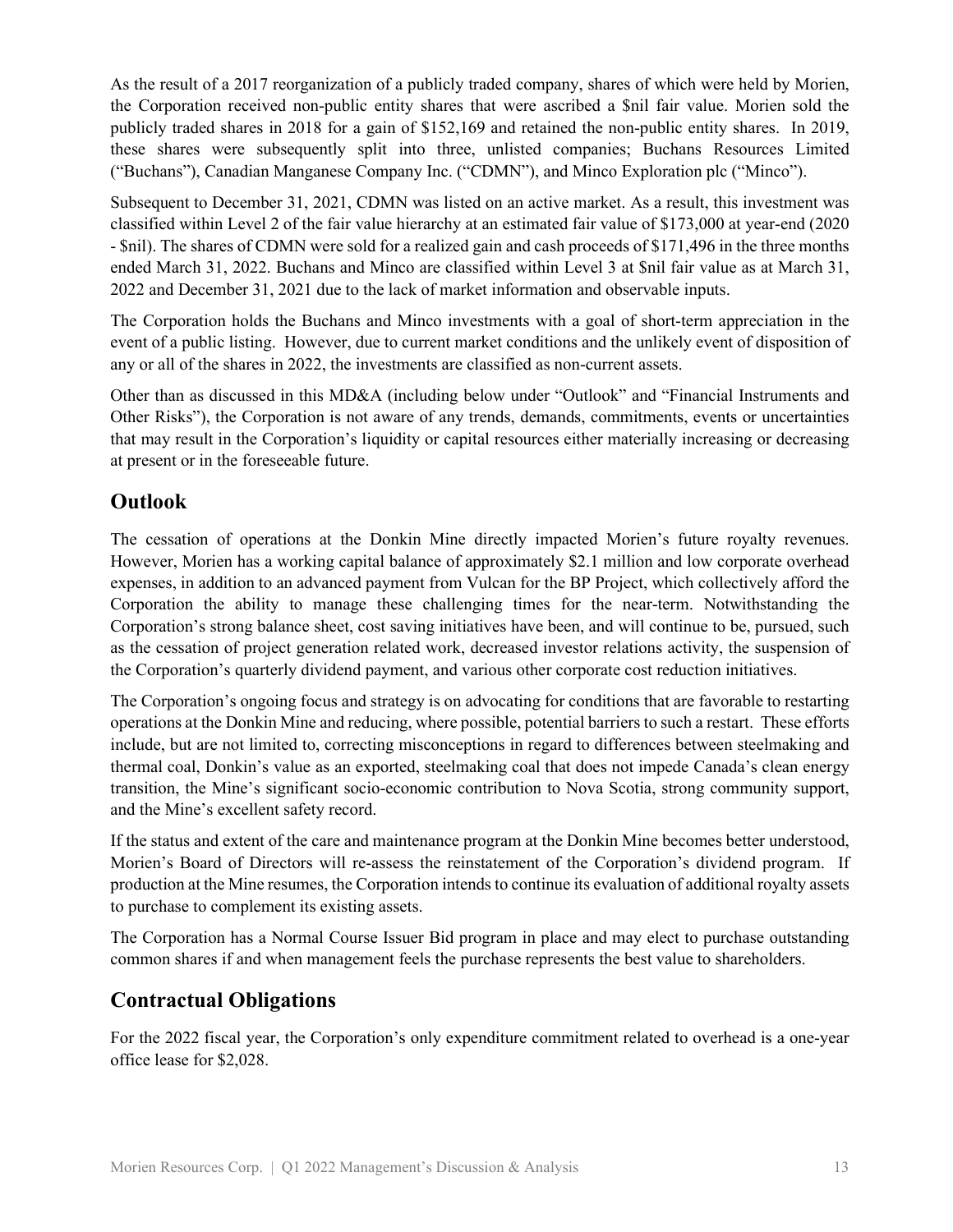## **Off-Balance Sheet Arrangements**

As at December 31, 2021, the Corporation had no off-balance sheet arrangements such as guarantee contracts, contingent interests in assets transferred to an entity, derivative instrument obligations or any obligations that trigger financing, liquidity, market or credit risk to the Corporation.

## **Dividends**

In December 2017, the Corporation approved the implementation of a dividend policy and made its inaugural dividend payment on December 27, 2017. Between Q1 2018 and Q1 2020, the Corporation paid quarterly dividends of \$0.0025 per common share.

The Corporation's quarterly dividend was intended to be step-variable in relation to Donkin Mine production expansion and coal price, having regard to the stability of cash flow and the need to maintain flexibility to secure new royalty assets. However, with Kameron's cessation of operations at the Donkin Mine, the Corporation's Board of Directors accepted Management's recommendation in April 2020 to suspend the Corporation's quarterly dividend until further notice. Notwithstanding that Morien has a strong balance sheet, its Board and Management believed it was prudent to maximize financial flexibility and the dividend suspension was in the best interest of all of the Corporation's stakeholders. As stated above, when the status and extent of the care and maintenance program at the Donkin Mine is better understood, the Board will reassess the payment of a dividend. The Corporation's dividend payments have historically qualified as an 'eligible dividend' for Canadian income tax purposes.

## **Outstanding Share Data**

### **Normal Course Issuer Bid**

On January 28, 2022, the Corporation filed a notice of intention to acquire up to 3,763,300 common shares pursuant to a Normal Course Issuer Bid ("NCIB"). Purchases pursuant to the NCIB are made in the open market through the facilities of the TSX Venture Exchange. A copy of the notice is available to shareholders, without charge, upon request to the Corporation at 1701 Hollis Street, Suite 800, Halifax, NS, B3J 3M8.

For the three months ended March 31, 2022, the Corporation purchased and cancelled 1,500 shares (2021 – 150,000 shares) at an average weighted price of \$0.19 per share (2021 – \$0.23).

### **Share Capital**

As of the date of this MD&A, the Corporation has 50,586,114 common shares issued and outstanding.

### **Stock Options**

As of the date of this MD&A, the Corporation had 4,225,000 stock options outstanding with an average exercise price of \$0.42, all of which were exercisable.

# **Critical Accounting Estimates**

The preparation of the financial statements requires the Corporation's management to make estimates and assumptions that affect the reported amounts of assets and liabilities and disclosure of contingent assets and liabilities at the date of the financial statements, and the reported amounts of revenues and expenses during the reporting period. The determination of estimates requires the exercise of judgment based on various assumptions and other factors such as historical experience and current and expected economic conditions and are continually evaluated. Actual results may differ from these estimates. The more significant areas requiring the use of management estimates and assumptions are discussed below.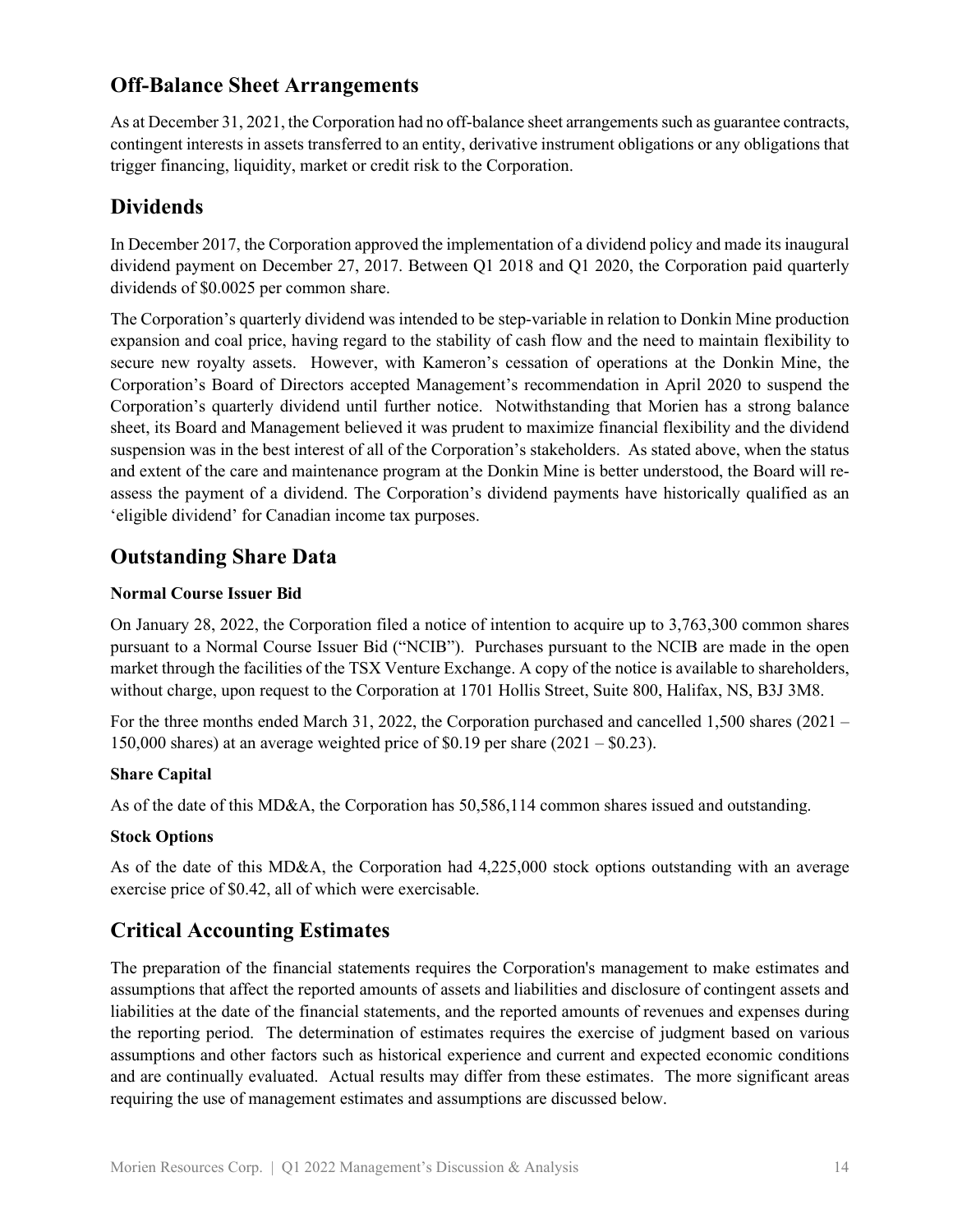#### **Share-based payments**

The Corporation issues equity-settled share-based payments to certain employees and third parties outside the Corporation. Equity-settled share-based payments are measured at fair value (excluding the effect of non-market based vesting conditions) at the date of grant. Fair value is measured using the Black-Scholes pricing model and requires the exercise of judgment in relation to variables such as expected volatilities and dividend yields based on information available at the time the fair value is measured.

#### **Investments**

The valuation of investments utilizes a fair value hierarchy to establish levels to classify the inputs of valuation techniques used to measure fair value. Where inputs are unobservable or markets inactive, management will assess other facts and circumstances available to determine whether there is enough certainty to ascribe a fair value in either Level 2 or Level 3.

#### **Taxation**

The Corporation's accounting policy for taxation requires management's judgment in assessing whether deferred tax assets and any deferred tax liabilities are recognized on the statement of financial position. Deferred tax assets, including those arising from tax loss carry-forwards, capital losses and temporary differences are recognized only where it is considered probable that they will be recovered, which is dependent on the generation of sufficient future taxable profits. Assumptions about the generation of future taxable profits depend on management's estimates of future cash flows. These depend on estimates of future royalty revenues, production and sales volumes, mineral prices, reserves, operating costs, restoration and rehabilitation costs, capital expenditure, dividends and other capital management transactions.

Judgments are also required about the application of income tax legislation. These judgments and assumptions are subject to risk and uncertainty, hence there is a possibility that changes in circumstances will alter expectations, which may impact the amount of any deferred tax assets and deferred tax liabilities recognized on the balance sheet and the amount of other tax losses and temporary differences not yet recognized. In such circumstances, some or the entire carrying amount of any recognized deferred tax assets and liabilities may require adjustment, resulting in a corresponding credit or charge to income.

# **Future Changes in Accounting Policies**

The following new amendments to standards and interpretations under IFRS, are not yet effective for the period ended March 31, 2022, and have not been applied in preparing these consolidated statements:

| <b>New Standards or Amendments</b>                                                                      | <b>Effective date</b> |
|---------------------------------------------------------------------------------------------------------|-----------------------|
| Presentation of Financial Statements (Amendment to IAS 1)                                               | $01 - 01 - 23$        |
| <b>IFRS 17 Insurance Contracts and amendments to IFRS 17 Insurance Contracts</b>                        | $01 - 01 - 23$        |
| Financial Instruments (Amendment to IFRS 9)                                                             | $01 - 01 - 23$        |
| Disclosure of Accounting Policies (Amendment to IAS 1 and IFRS Practice Statement 2)                    | $01 - 01 - 23$        |
| Deferred Tax related to Assets and Liabilities arising from a Single Transaction (Amendments to IAS 12) | $01 - 01 - 23$        |

# **Disclosure Controls and Internal Controls over Financial Reporting**

The Chief Executive Officer ("CEO") and Chief Financial Officer ("CFO") are responsible for establishing and maintaining the Corporation's disclosure controls and internal controls over financial reporting to provide reasonable assurance: (a) that material information about the Corporation and its subsidiaries would have been made known to them, and; (b) regarding the reliability of financial reporting and the preparation of financial statements for external purposes.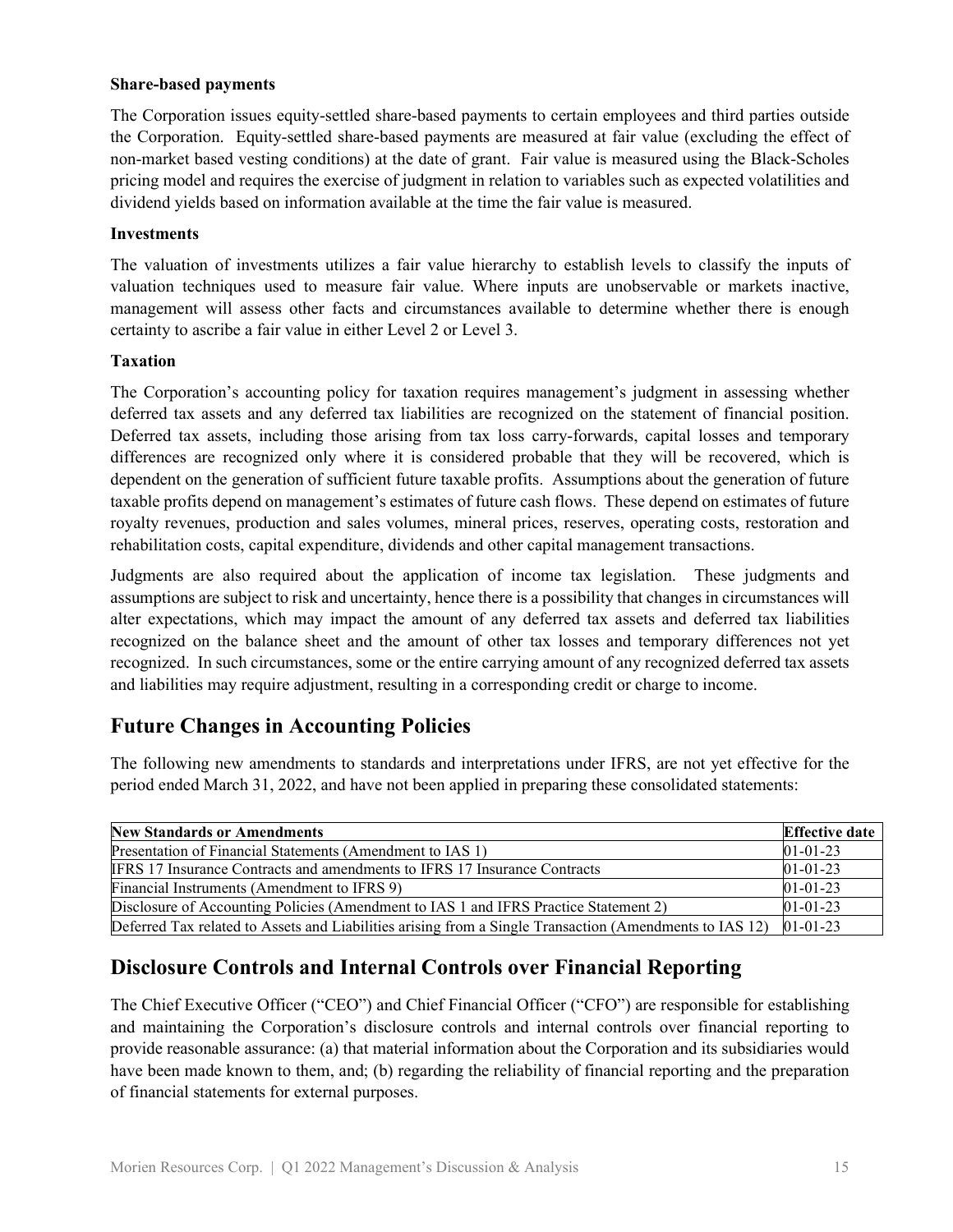Venture issuers are not required to provide representations in their annual and interim filings relating to the establishment and maintenance of, nor are they required to establish, disclosure controls and procedures and internal controls over financial reporting, as defined in National Instrument 52-109. In particular, the CEO and CFO certifying officers do not make any representations relating to the establishment and maintenance of: (a) controls and other procedures designed to provide reasonable assurance that information required to be disclosed by the issuer in its annual filings, interim filings or other reports filed or submitted under securities legislation is recorded, processed, summarized and reported within the time periods specified in securities legislation, and; (b) processes to provide reasonable assurance regarding the reliability of financial reporting and the preparation of financial statements for external purposes in accordance with the issuer's GAAP.

## **Financial Instruments and Other Risks**

#### **Financial Instruments**

The Corporation's financial instruments consist of cash, short-term investments and investments. The fair values of the Corporation's financial instruments are considered to approximate the carrying amounts. Fair value is the price that would be received to sell an asset or paid to transfer a liability in an orderly transaction between market participants at the measurement date. The fair value hierarchy establishes levels to classify the inputs to valuation techniques used to measure fair value.

Level 1: Inputs are quoted prices (unadjusted) in active markets for identical assets or liabilities.

Level 2: Inputs are quoted prices in markets that are not active, quoted prices for similar assets or liabilities in active markets, inputs other than quoted prices that are observable for the asset or liability, or inputs that are derived principally from or corroborated by observable market data or other means.

Level 3: Inputs are unobservable (supported by little or no market activity).

During the three months ended March 31, 2022, there were no transfers between Level 1, Level 2, and Level 3 classified assets and liabilities. During the year ended December 31, 2021, there was a transfer from Level 3 to Level 2 in the investments category due to the public listing of CDMN subsequent to year end.

### **Risks**

In conducting its business, the principal risks and uncertainties faced by the Corporation relate primarily to the success of third-party operators, with which the Corporation holds royalty agreements, successfully developing and operating their projects, exploration and evaluation results, commodity prices underlying the Corporation's royalties, access to capital and general market conditions. Exploration and development of mining operations involve many risks, many of which are outside the Corporation's control.

### Russia-Ukraine War

February 24, 2022, marked a significant escalation in the Russia-Ukraine war. The extent and duration of the military conflict involving Russia and Ukraine, resulting sanctions and future market or supply disruptions in the region, and its potential global impact, are difficult to predict, but could be significant and may have an adverse effect on the region and abroad. Globally, various governments have formally and informally banned imports from Russia, including commodities such as oil, natural gas and coal. These events have caused volatility in the commodity markets. This volatility, including market expectations of potential changes in coal prices and inflationary pressures on steel products, may significantly affect market prices and overall demand for coal and the cost of supplies and equipment, as well as the prices of, and demand for, competing sources of energy.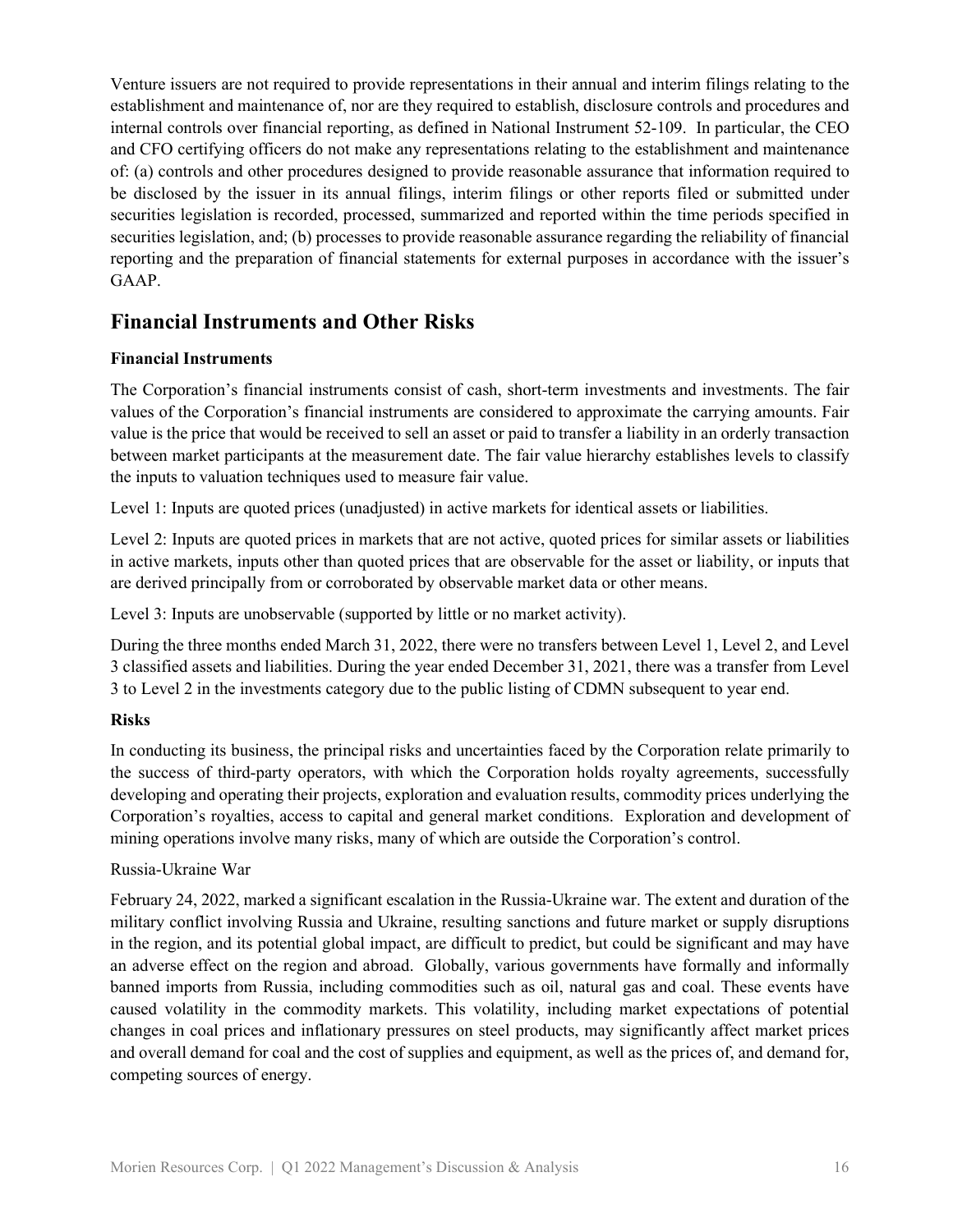#### COVID-19

The COVID-19 global health pandemic has adversely impacted the global economy, including consumer confidence, market stability, and commodity and financial markets, creating uncertainties on macroeconomic conditions. Many industries, including the mining industry, have been negatively impacted by these market conditions. If increased levels of market and economic volatility continue, it may result in a material adverse effect on investor confidence, general financial market liquidity, the development and production decisions of the operators of projects in which the Corporation has royalty interests, and the availability and/or value of additional royalty assets that the Corporation may wish to acquire, all of which may negatively impact the Corporation's business and revenues and the market price of its securities. At this time, the extent of the impact the COVID-19 outbreak and the degree to which restrictions are imposed by a government in regard to quarantine/isolation measures may have on the Corporation is unknown, as this will depend on future developments that are highly uncertain and that cannot be predicted with confidence. These uncertainties arise from the inability to predict the duration of the pandemic, including the duration of travel restrictions, business closures or disruptions, and quarantine/isolation measures that are currently, or may be put, in place.

#### Credit risk

Credit risk is the risk of financial loss to the Corporation if a customer or counterparty to a financial instrument fails to meet its obligations.

The carrying amount of financial assets represents the maximum credit exposure. The maximum exposure to credit risk at the reporting date was:

|                             | <b>March 31, 2022</b> | December 31, 2021 |
|-----------------------------|-----------------------|-------------------|
|                             |                       |                   |
| Cash                        | 1,271,628             | 1,233,577         |
| Short-term investments      | 895,371               | 908,735           |
| Trade and other receivables | 15,670                | 6,103             |
| Investments                 |                       | 173,000           |
|                             | 2,182,669             | 2,321,415         |

The Corporation manages credit risk by holding the majority of its cash with Schedule 1 Canadian banks. Management believes the risk of loss to be low with Schedule 1 Canadian banks. Exposure on trade receivables is limited as all trade receivables are with one customer who the Corporation has strong working relationships with and is a reputable large international company with a history of timely payment. The other receivable is held with the federal government. The Corporation has an allowance for doubtful accounts at period-end of \$nil (2021 – \$nil), as management considers the credit risk to be low. No amounts were written off during the period  $(2021 - Snil)$ .

#### Liquidity risk

Liquidity risk is the risk that the Corporation will encounter difficulty in meeting the obligations associated with its financial liabilities that are settled by delivering cash or another financial asset. The Corporation's approach to managing liquidity is to ensure, as far as possible, that it will always have sufficient liquidity to meet its liabilities when due, under both normal and stressed conditions. As at March 31, 2022, the Corporation had cash and short-term investments of \$2,166,999 (December 31, 2021 – \$2,142,312) to settle trade and other payables of \$57,439 (December 31, 2021 – \$77,536).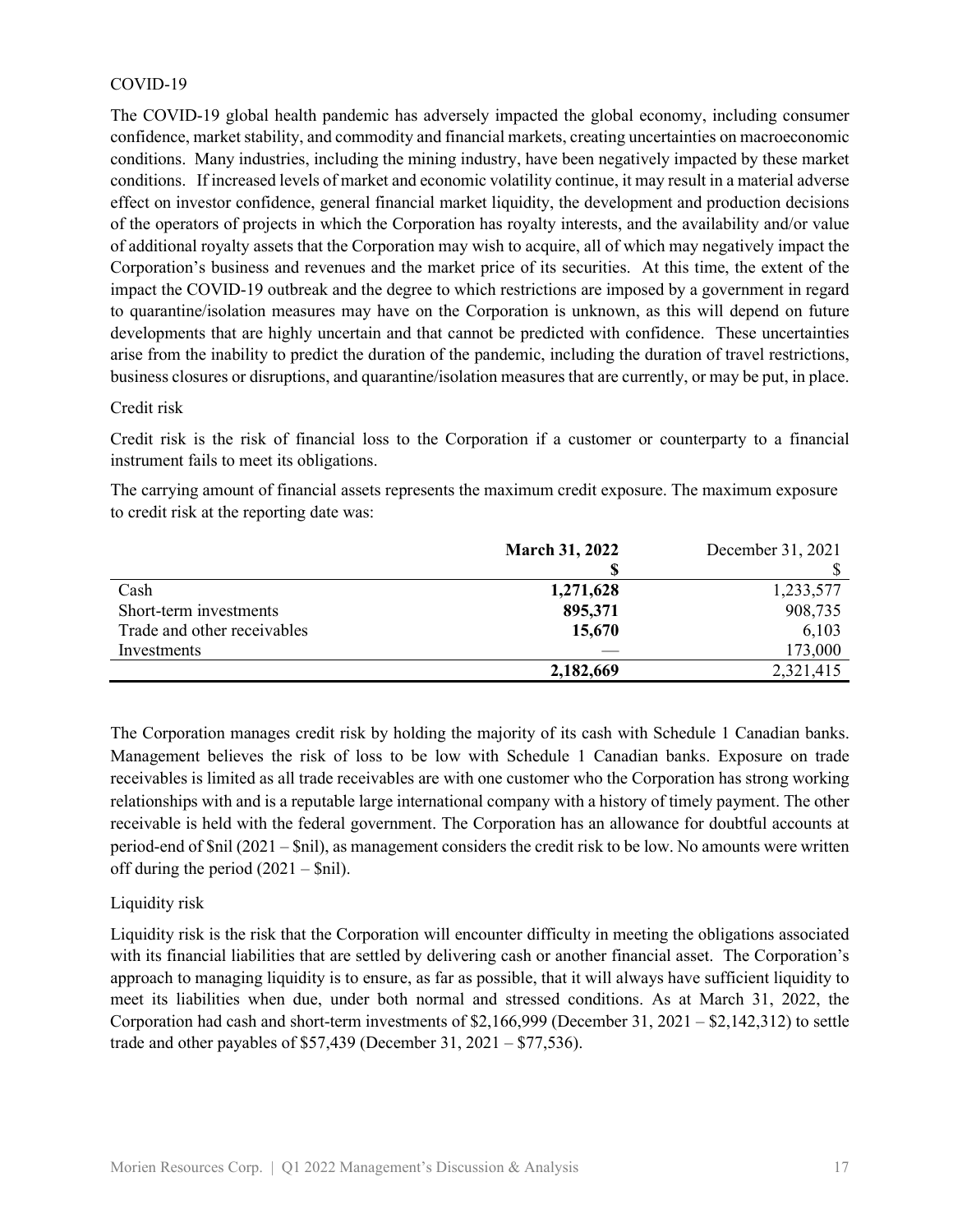#### Foreign currency risk

Morien operates in Canada and its equity financings have been in Canadian dollars. APMUSA is based in the USA but is not currently in active operations; therefore, the exposure to foreign currency risk is limited. The Corporation does not use any form of hedging against fluctuations in foreign exchange.

The Corporation's exposure to USD dollar currency risk was \$901,514 as at March 31, 2022 (December 31, 2021 – \$915,078). Sensitivity to a plus or minus 10% change in the USD dollar exchange rate would affect comprehensive loss and deficit by approximately \$90,150 (December 31, 2021 – \$91,510).

#### Commodity price risk

The Corporation is exposed to commodity price risk. Commodity price risk is defined as the potential adverse impact on earnings and economic value due to commodity price movements and volatilities. The Corporation monitors prices for the commodities underlying the Corporation's royalties. At this point the Corporation does not enter into any hedging to offset risk.

#### Equity price risk

The Corporation holds two equity instruments in the mining category that do not have a quoted market price in an active market. Management has assessed the value of those instruments at \$nil fair value as at March 31, 2022 and December 31, 2021. Any change in fair value is not predictable at this point.

#### **Other Risk Factors**

#### Dependence on Third Party Property Owners and Operators

The Corporation is not the operator of the Donkin Coal Mine or Black Point Project. There is no assurance that the current operators, or their successors, if any, will continue with the development of the projects in a manner that is beneficial, or most beneficial, to the Corporation.

The revenue derived from the Corporation's royalty portfolio will be based on the activities of third-party property owners and operators. These owners and operators are responsible for determining the manner in which the properties underlying the royalties are exploited, including decisions to commence, expand, continue or reduce production from a property, and decisions to advance exploration efforts and/or conduct development of non-producing properties. The Corporation will have little or no input on such matters. The interests of third-party owners and operators and those of the Corporation on the relevant properties may not always be aligned. As an example, it will, in almost all cases, be in the interest of the Corporation to advance development and production on properties as rapidly as possible in order to maximize near term cash flow, while third-party owners and operators may, in many cases, take a more cautious approach to development as they are at risk on the cost of development and operations. The inability of the Corporation to control the operations for the properties in which it has a royalty interest may result in a material and adverse effect on the Corporation's profitability, results of operation and financial condition.

Similarly, where the Corporation's interest in a mineral property is a royalty interest, there is a risk that the third-party operator may be unable or unwilling to fulfill its obligations under its agreements with the Corporation, or experience financial, operational or other difficulties including insolvency, which could limit the third party's ability to perform its obligations under the royalty interest. The Corporation will not be entitled to any compensation if the operations shut down or the third-party operators discontinue their operations on a temporary or permanent basis. At any time, any operator of a property in which the Corporation has a royalty or net profit interest may decide to suspend or discontinue operations. In regard to Donkin, the Corporation is unaware of Kameron's timeline to restart operations at Donkin, or if they (or any successor) will ever restart operations. There is no guarantee that operations will ever recommence at Donkin under Kameron's ownership or otherwise. In regard to Black Point, the Corporation is unaware of Vulcan's development timeline, or if they (or any successor) will ever advance Black Point toward development.